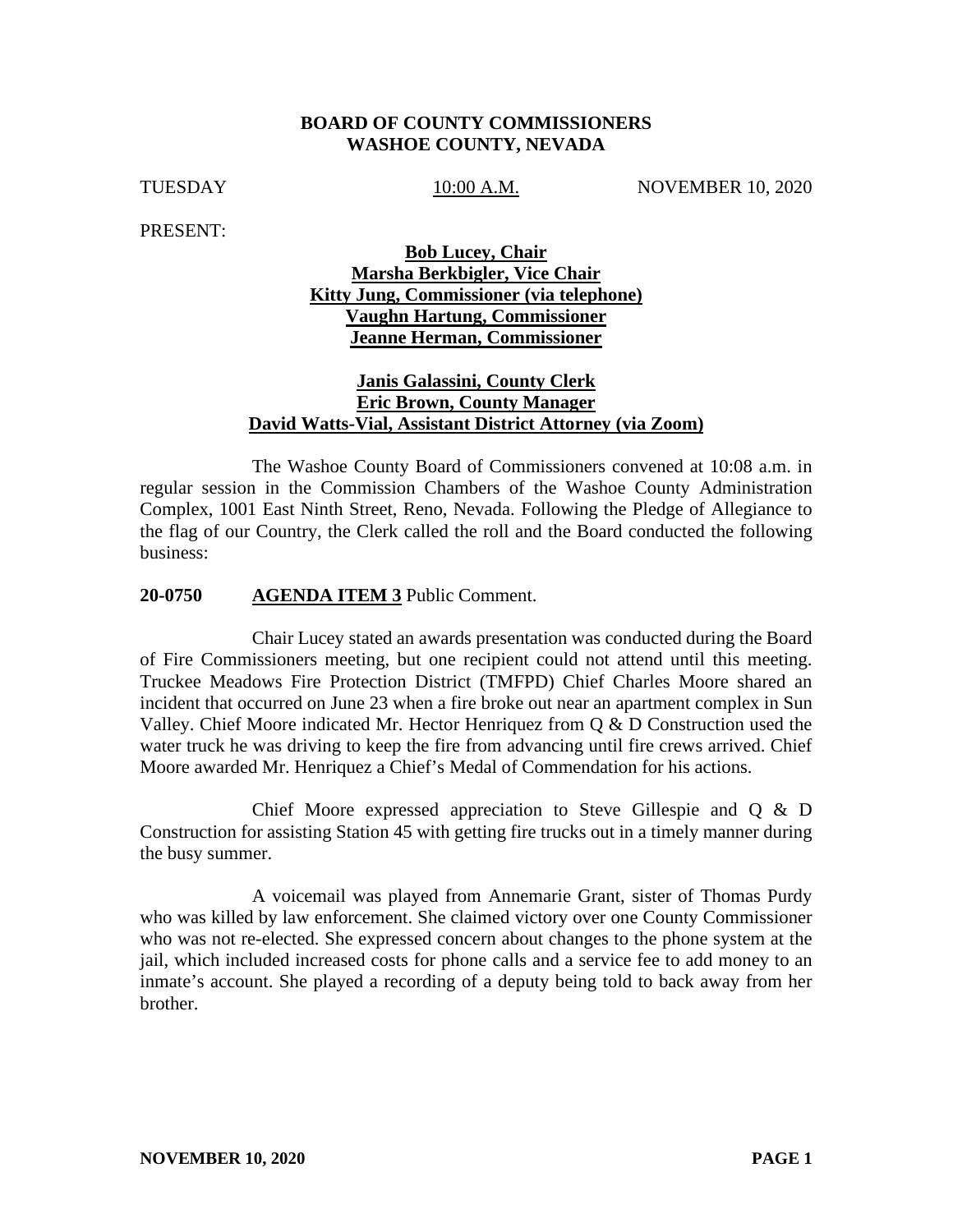### **20-0751 AGENDA ITEM 4** Announcements/Reports.

County Manger Eric Brown announced a special session would be held on Monday, November 16 to review the Canvass of the Vote. He noted he visited more than half of the polls on Election Day and thanked poll workers for getting the votes in. He conveyed gratitude to the Registrar of Voters' (ROV) Office for ensuring votes were uploaded to the Secretary of State in a timely manner. He thanked law enforcement officers for their presence at polling places, which provided comfort to individuals who were voting, and noted there were very few incidents. He expressed appreciation to Technology Services staff for working with the ROV's Office to ensure technology worked smoothly.

Mr. Brown brought up Agenda Item 8F, which pertained to phasing out and reclassifying positions in the County Manager's Office for additional support for 311 and outreach for the Community Advisory Boards. He indicated this reclassification would create more flexibility for staff coverage.

Mr. Brown said he had participated in the interview panel for the selection of the new Chief in the Department of Alternative Sentencing and acknowledged the appointment of Justin Roper to the position. He asserted Mr. Roper was an exemplary leader in that department, and the Manager was pleased he was selected for the position.

Commissioner Jung expressed appreciation for departments cross training employees. She mentioned the Washoe County ROV's Office was shown on CNN during the election process. She wanted additional discussion and a future agenda item about the efforts County departments took for cross training to create a more responsive workplace.

Commissioner Hartung wanted a discussion about the need for a Risk Manager in Washoe County who could assess actual risks, not just those related to COVID-19 (C19). He said this had been discussed with the previous County Manager and he hoped it would continue.

Chair Lucey thanked Mr. Brown for his continued efforts to resolve issues surrounding C19 and for responding to new hurdles every day. He asserted Mr. Brown operated in the best of his capacity to ensure the organization ran as smoothly as possible, and the public was provided with pertinent information. He expressed concern about the increase in active C19 cases and the amount of people who were hospitalized. He indicated health care workers were becoming overwhelmed. He pleaded with businesses to enforce that employees who were sick must stay home, and to adhere to mask requirements for staff and patrons. He noted Governor Sisolak was scheduled for a press conference later in the day to discuss the C19 response. He asserted C19 cases had nearly tripled and hospitalizations nearly doubled.

Chair Lucey announced retired Chief Joe Ingraham had joined the meeting to celebrate the appointment of his successor. The Chair congratulated Mr. Ingraham on his retirement.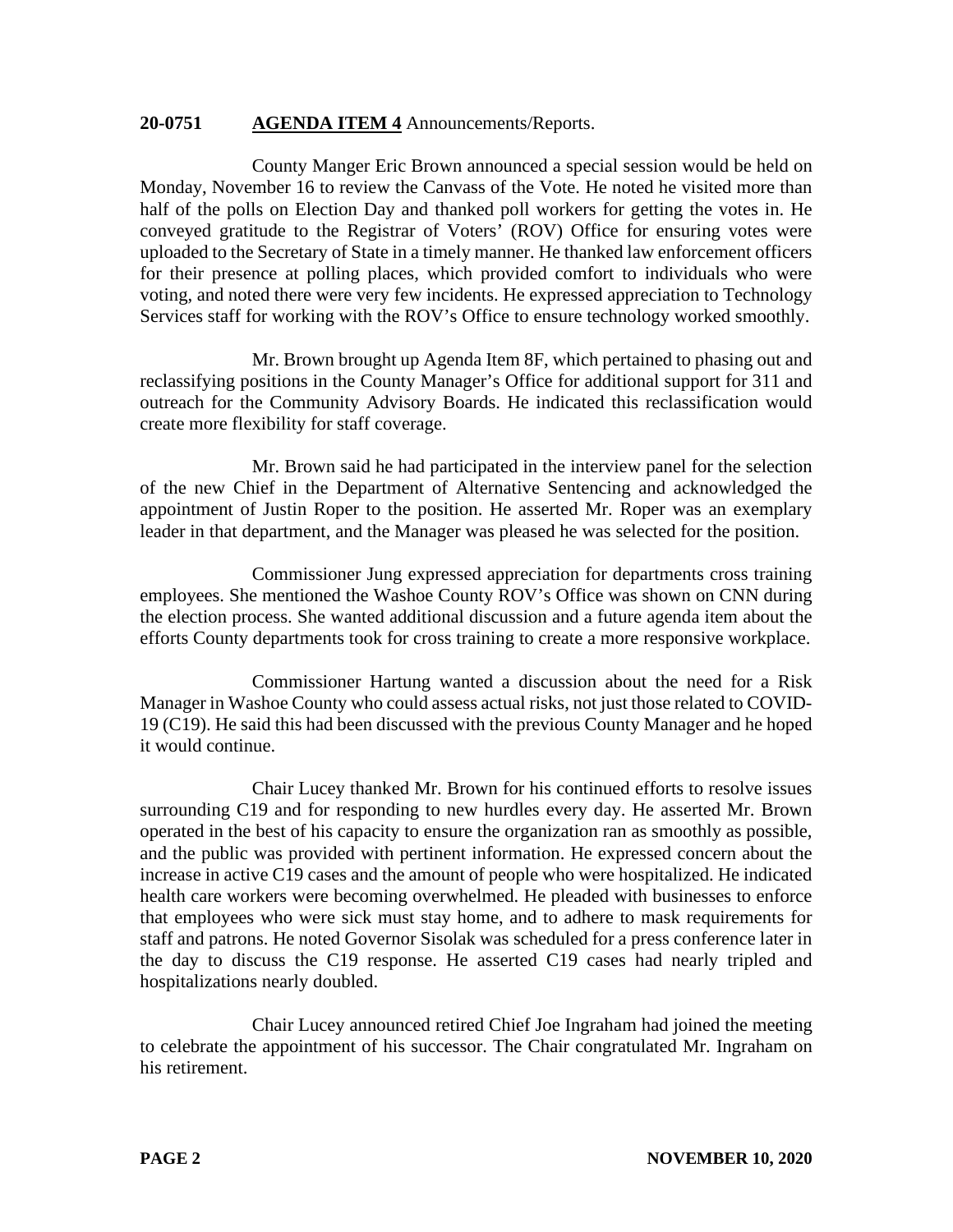Commissioner Hartung reminded staff about his request for a future agenda item regarding speeding issues in Spanish Springs. He had received complaints about these issues in multiple areas and hoped measures could be taken to help mitigate the matter.

Mr. Brown announced a new picture-in-picture feature that allowed live viewers to also view ballots being processed in the Registrar of Voters Office. He mentioned livestreaming would occur on the County website from 11:00 a.m. to 7:00 p.m. daily, and the feed was also embedded in some national news feeds. More than 30,000 viewers had seen ballot processing in Washoe County and the feed would remain live until all votes were counted.

**20-0752 AGENDA ITEM 5** Presentation and update on abandoned vehicle removal throughout Sun Valley; acknowledge receipt of Report. Sheriff. (Commission Districts 3 & 5.)

Via Zoom, Lieutenant Dennis Hippert conducted a PowerPoint presentation, a copy of which was placed on file with the Clerk. He reviewed slides with the following titles: Sun Valley Abandoned Vehicle Project; The Abandoned Vehicle Issue (2 slides); Cleanup Procedures; Partnerships; Aloha/Klondike July 15, 2020; and Multiple Areas September 3 & 4.

Lt. Hippert stated that, when abandoned vehicles were reported to the Sheriff's Office, they were tagged with 72-hour notices warning that they would be towed if not moved within that time. After removing the vehicle, a tow company could file for a junk title certificate through the Department of Motor Vehicles (DMV). Once the junk title was received, the tow company became the legal owner of the vehicle and could dispose of it however they chose. He indicated challenges arose after the DMV shut down due to COVID-19, which prevented tow companies from removing vehicles previously collected from their lots and left them with no space for additional vehicles. The shortage of storage resulted in a significant number of abandoned vehicles left in Washoe County open space areas.

Lt. Hippert explained how individuals not updating private party sales with the DMV also created problems regarding enforcement for the illegal act of dumping vehicles. He noted this issue would be brought to the legislature in the future. A community partnership had been created to allow these abandoned vehicles to be removed from Sun Valley en masse, and the tags placed on the vehicles instructed owners to contact the DMV directly. This action enabled junk title certificates to be issued to tow companies without requiring vehicles to be removed first, so abandoned vehicles could be removed in a timely manner. Lt. Hippert stated three abandoned vehicle removal operations had occurred, and he thanked the partners involved, saying deputies could not have done it without them. He noted most of the funding had come from the Sun Valley General Improvement District.

Commissioner Herman thanked the Sheriff's Office for their hard work getting these vehicles removed.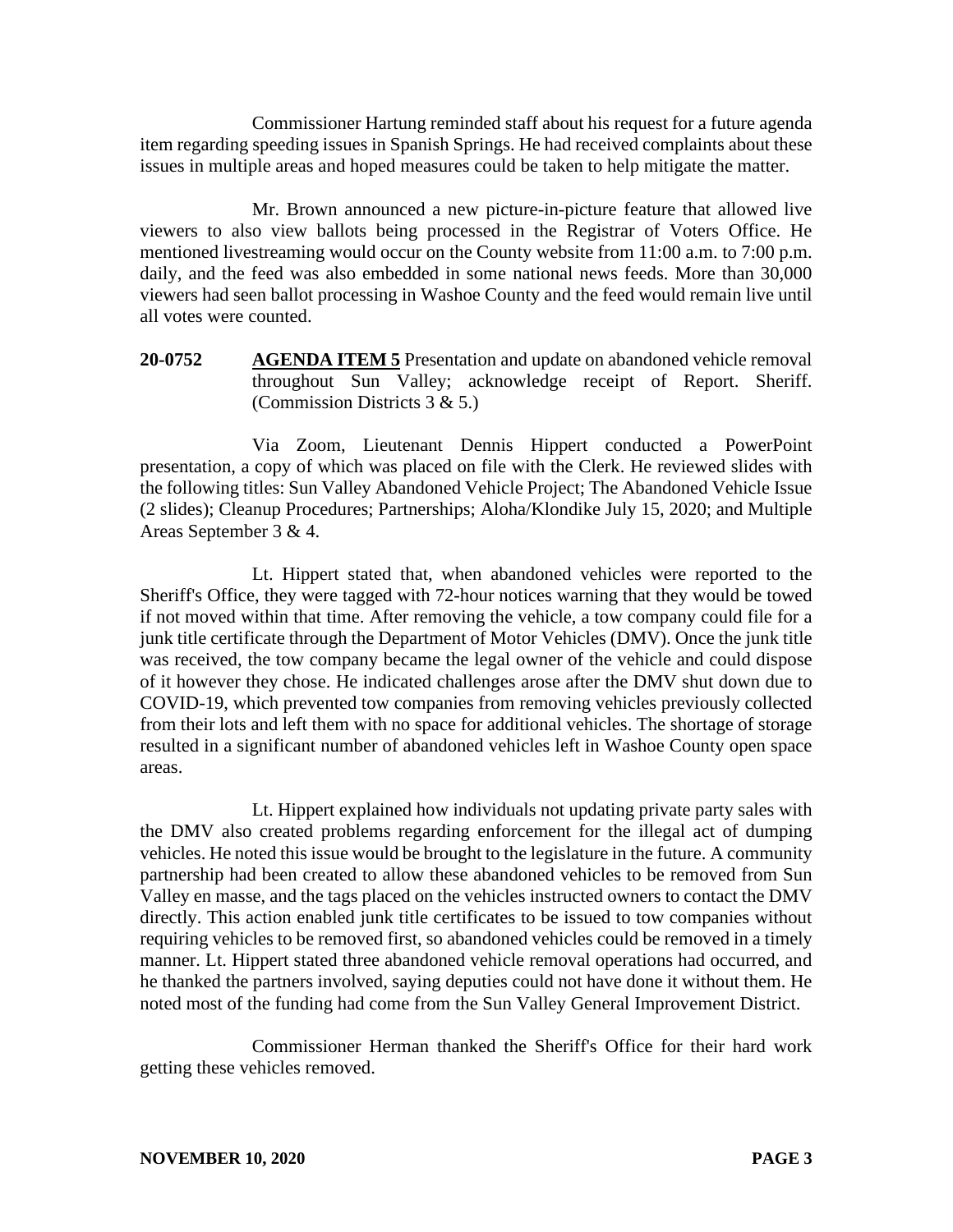Commissioner Jung thanked Sheriff Balaam and staff for responding to this issue and asked them to let the Board know what it could do to help at the legislative level.

Chair Lucey expressed appreciation for the presentation and the hard work the Sheriff's Office had done to improve the area.

There was no action or public comment on this item.

**20-0753 AGENDA ITEM 6** Receive updates and presentations regarding the following NDOT highway improvements: statewide Advance Signal Warning Systems (ASWS) from Sam Ahiamadi, P.E., NDOT Project Manager, and Laycee Kolkman, P.E., HDR Director of Traffic Engineering; and Mt. Rose Highway and U.S. 395/Parr Boulevard bridge from Jae Pullen, P.E., NDOT Project Manager. (All Commission Districts.)

Via Zoom, Nevada Department of Transportation (NDOT) Project Manager Jae Pullen conducted a PowerPoint presentation, a copy of which was placed on file with the Clerk, and reviewed slides with the following titles: U.S. 395 Parr Boulevard Bridge and U.S. 395 North Valleys Phase 1A, Parr Boulevard Bridge Replacement (2 slides).

Mr. Pullen stated replacing the Parr Boulevard bridge was the first phase of the U.S. 395 North Valleys project. This project would widen 395 from North McCarran Boulevard to Stead Boulevard. The previous bridge was more than 45 years old and structurally deficient. He said repair costs were comparable to a new structure. He indicated the Department made the decision to accelerate the bridge replacement ahead of the phase 1 schedule. What typically took 12 months to design was completed in half that time, and the bridge was removed in one weekend in June and reopened to traffic in October. Due to the existing high voltage transmission line overhead, Q & D Construction performed a special procedure to install equipment under the line. At the time of the meeting, most of the work was complete and the contractor would continue to work on the pedestrian fence, lighting, and decorative structures.

Mr. Pullen noted the department designed the bridge to state and federal standards, including incorporating traffic counts and performing a sight triangle to ensure sight distance. However, the department received public feedback that the new northbound ramp lacked visibility for drivers making a left turn. After reviewing sight conditions, he remarked, the visibility was affected by a few factors. The geometric configuration with the ramp alignment was very close to the structure, which affected visibility. There was also a profile change where the east side of the interchange was raised four to five feet. Additionally, new design standards require taller bridge rails. He commented a second factor to consider was that the new structure included sidewalks on the north and south sides, putting the stop line further away from the intersection to accommodate the crosswalk. Finally, the advisory speed was set at 20 miles per hour, but a field review determined vehicles were driving much faster than that on the structure, impacting visibility needs. With all those factors considered, he said, the department was moving forward with short-term sight visibility corrections for the ramp. While the bridge sidewalk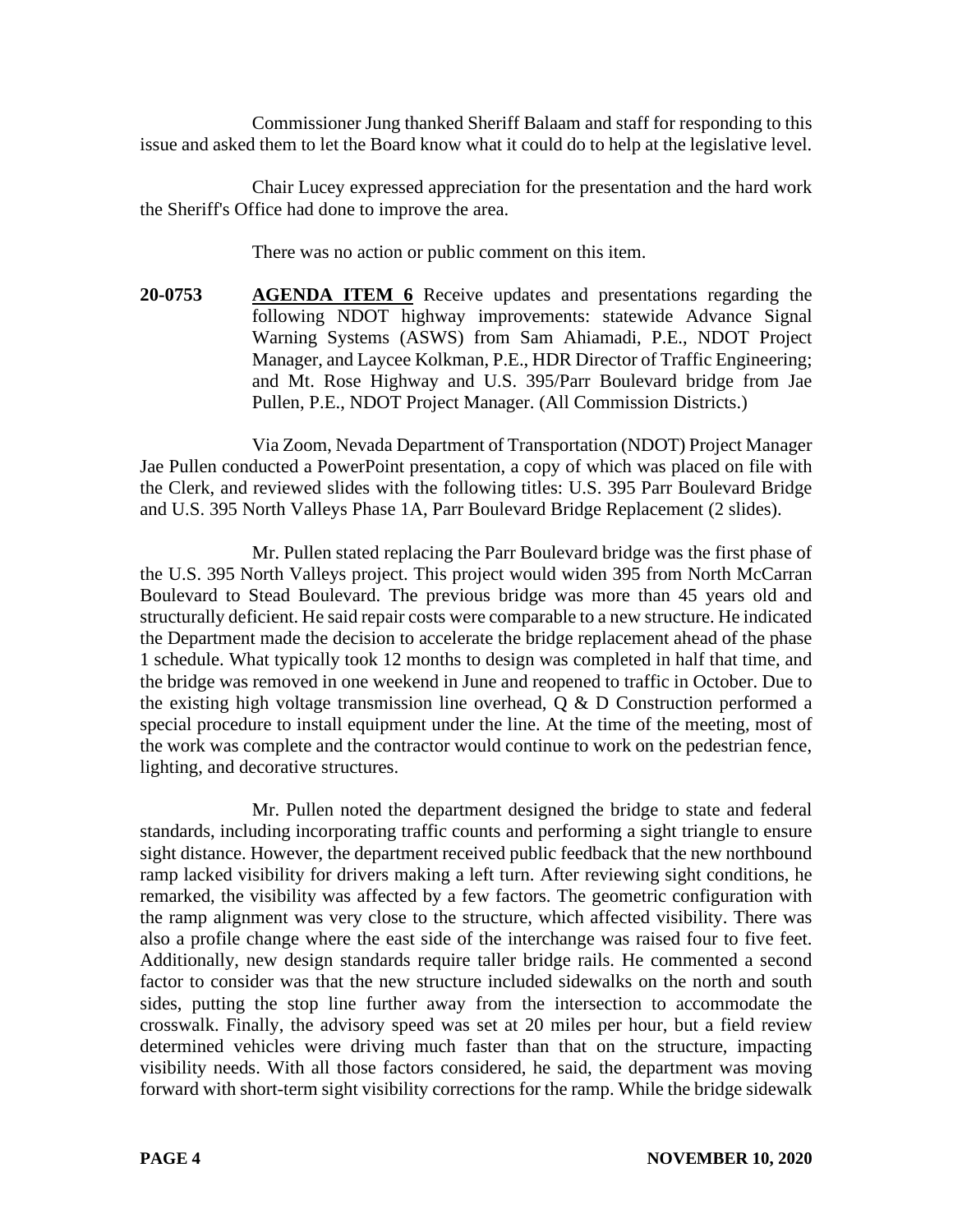on the north connected to existing sidewalks on both Parr Boulevard and Dandini Boulevard, this was not the case for the sidewalk on the south side. He stated the interim strategy was to close and remove the sidewalk on the south side of the bridge to improve visibility. Additionally, with minor adjustments to the striping lanes, placement could be shifted further north to enhance visibility. He pointed out the next U.S. 395 construction phase was anticipated to begin in 2023 and would align the northbound offramp to be closer to the Dandini Boulevard roundabout. Moving the ramp further to the east would provide additional sight distance from the bridge rail and would heighten visibility. He noted they were moving quickly with a change order to make these adjustments. Once the work was negotiated with the contractor, they would have a better idea of the schedule, though they were also cognizant that winter weather could affect the schedule. In the interim, he said, the contractor placed electronic feedback signs to advise drivers to maintain the posted speed limit.

Mr. Pullen conducted a second PowerPoint presentation and reviewed slides with the following titles: Mount Rose Corridor Update; Safety Improvements & Corridor Study; Safety Improvements Project; Corridor Study Goals; Study Limits; and Baseline Schedule.

Mr. Pullen stated the Mt. Rose Highway was a scenic bypass and was officially named the highway to the sky. State Route (SR) 431 connected Lake Tahoe to Reno starting at the junction of SR 28, stretching 24 miles northeast to the South Virginia Street intersection. The average daily traffic on the valley section of Mt. Rose Highway had grown from 15,000 vehicles in 2014 to nearly 23,000 in 2019. He commented the department was moving forward with two strategies, the first of which was an intersection spot enhancement at two key locations included in a corridor study to address future needs. Improvements were also planned at the Callahan Road and Edmonton Drive intersections, which would include raised median islands, turning lanes, and intersection lights. He indicated the growth north of Wedge Parkway was transitioning the area from a rural to a suburban environment. The purpose of this plan was to develop a 20-year traffic forecast based on nearby land use. With this information, the planning study would establish a vision for the corridor including appropriate roadway classification, access management standards, roadway connectivity, and a multi-mobile strategy for future needs. For this plan to succeed, the department was collaborating with Washoe County, the City of Reno, and the Regional Transportation Commission. He stated law enforcement, businesses, homeowner associations, and local schools were also included as partners.

Mr. Pullen stated a finalized action plan would include short-term and longterm improvements based on the findings, and hopefully provide realistic expectations based on available funding and priorities. It was their goal for the study to become a useful tool that the City, the County, and NDOT could use whenever designing projects along the Mt. Rose Corridor. He reviewed the area covered by the study, adding it would be completed within the year. The team would begin by evaluating the existing corridor conditions, such as crash data and previous studies. He said NDOT would hold its first virtual public meeting in January, where their team would use information from stakeholders and public feedback to move forward with fine tuning the corridor vision. The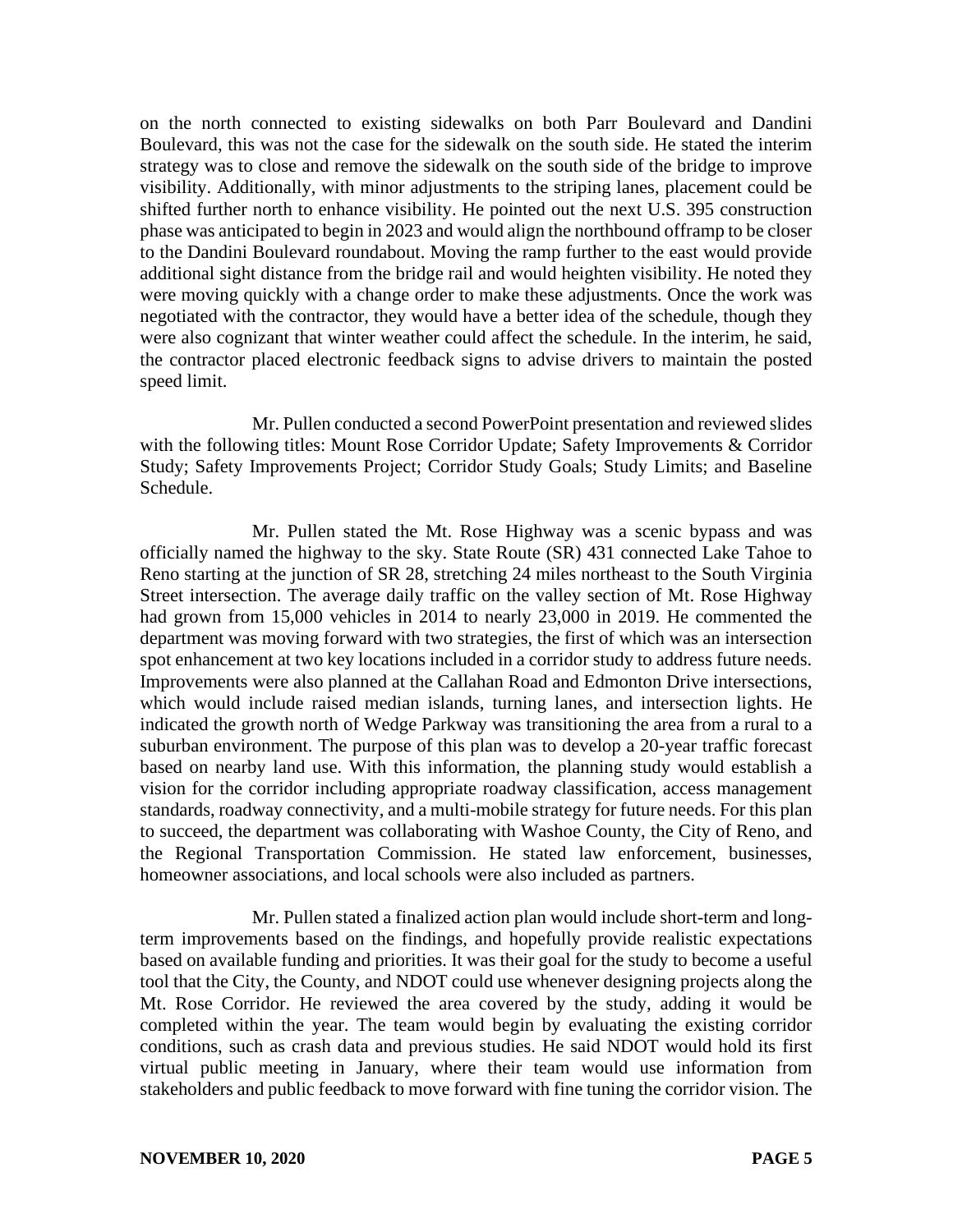second public meeting would be held in the summer. By October 2021, they hoped to have a finalized corridor action plan that could be used by NDOT and its partner agencies.

Chair Lucey thanked Mr. Pullen for the presentation, adding his appreciation for NDOT's participation in addressing this from an engineering and safety standpoint. However, he said, accidents would continue to occur at the Parr Boulevard bridge and offramp until those issues were addressed. Employees at the Regional Emergency Operations Center and Detention Center would be impacted by the delays in the improvement project.

Chair Lucey had asked staff to pull information regarding accidents on the Mt. Rose Highway, adding the most significant area was between Wedge Parkway and Mt. Rose Ski Resort; accidents at Callahan Ranch Road, North Timberline Drive, and Thomas Creek Road were the highest because of the need to cross lanes of traffic to get on the highway and traffic coming from both directions. He stated 24 accidents had occurred over the past three years in those intersections, so they needed to be considered for signalization. The Sheriff's Office had issued 76 citations, mostly for speeding, and eight accidents had already occurred with one fatality in 2020. He reiterated the longer improvements were delayed, the more incidents would occur. He expressed frustration that the corridor was still in the study stage and no action had occurred.

Commissioner Hartung stated he had worked with Mr. Pullen on geometry issues at Calle de la Plata and Pyramid Way, and appreciated the changes NDOT made. He expressed concern about the Parr Boulevard bridge and thought other options could be utilized to mitigate this situation rather than informational signs. He wanted the improvements completed as quickly as possible.

Commissioner Hartung wondered whether a road safety audit had been completed on the seven-mile section on Mt. Rose Highway. Mr. Pullen confirmed it had been, along with control evaluation studies at two key locations. Commissioner Hartung shared his concerns about the safety of the Mt. Rose Corridor. He asked whether the design included any type of center barrier. Mr. Pullen stated they were working on more of a planning document, although details such as barriers had not yet been determined. He explained roadway classification would dictate how to design the corridor with all details included. He thought the area had been urbanized, and the focus should possibly be on speed, rather than traffic, to accommodate the different types of activity. The study would identify the future vision for the corridor and the best processes to accomplish it. He indicated the study would be used by multiple agencies for the future of the Mt. Rose Corridor, and would detail recommended improvements, such as raised medians. Commissioner Hartung thanked Mr. Pullen for the information and mentioned many of the same measures were needed on Pyramid Highway.

Commissioner Jung asked Mr. Pullen to restate the cost of the Parr Boulevard bridge construction. Mr. Pullen replied phase 1 of the U.S. 395 project was anticipated to begin construction in 2023. Since the bridge was structurally deficient, the cost of repairing the structure would be close to the cost of building a new structure if they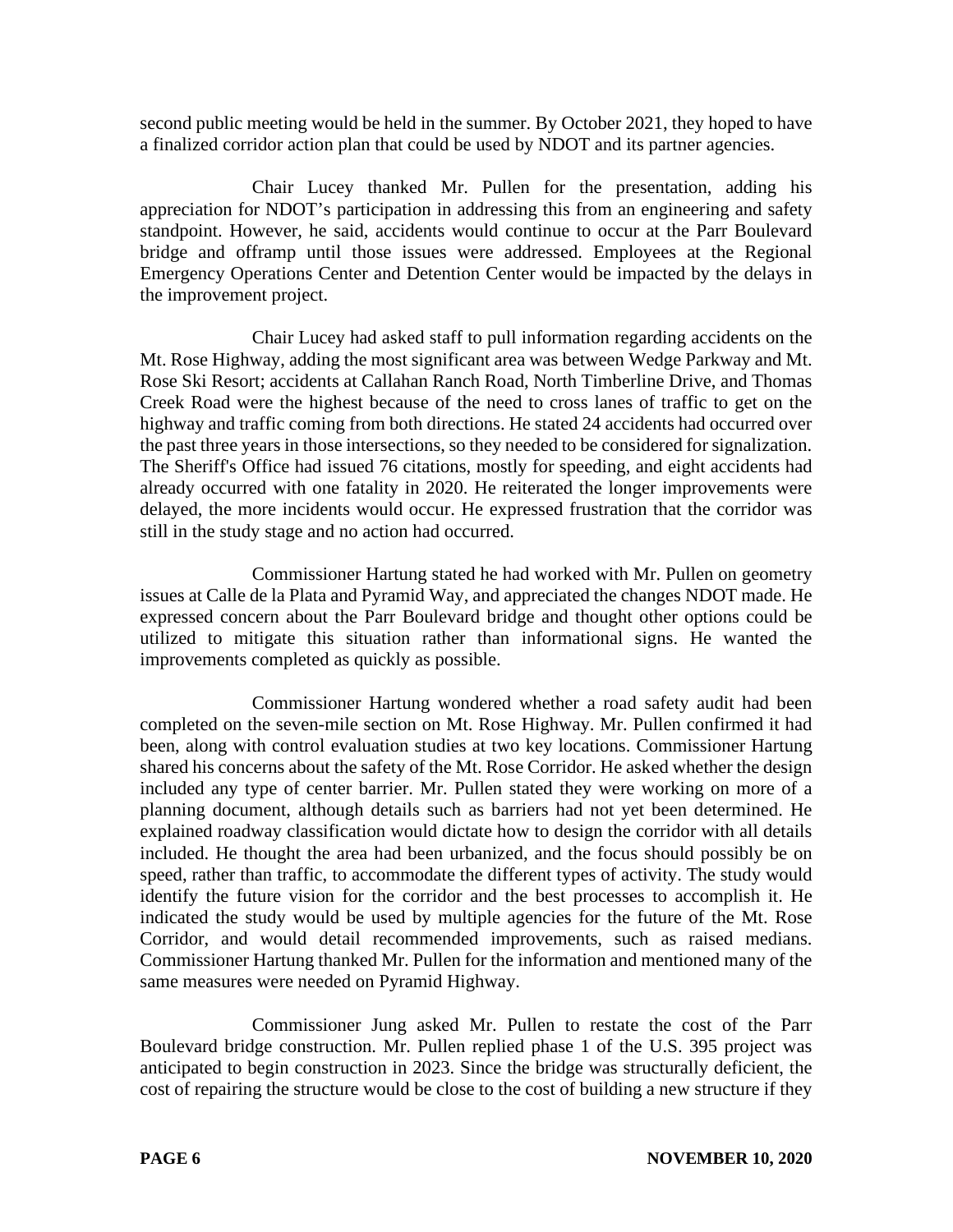were to delay the project. He said they opted to take phase 1 and break it up into phases 1A and 1B. Phase 1A was the accelerated bridge replacement, which would be followed in 2023 by phase 1B, the widening of U.S. Highway 395 and realigning the Parr Boulevard ramps. Commissioner Jung inquired what would happen if nothing was done until 2023 when new bridge was complete. Mr. Pullen stated it was a risk the department could have taken, but they instead leaned heavily towards the structural division, which strongly recommended the bridge replacement not be delayed and that portion be accelerated ahead of the widening. Commissioner Jung inquired about the work being done in the next phase. Mr. Pullen stated U.S. 395 Highway would be widened, lanes would be added, and the ramps would be realigned.

Commissioner Jung wondered whether NDOT took into consideration the age of the people traveling on Mt. Rose Highway. Mr. Pullen stated it was taken into account, especially in traffic engineering; speed was a major factor when dealing with traffic control. The design speed took behavior and response times into consideration, and signs would need to be large enough to be seen in time at the estimated speed drivers were traveling. Commissioner Jung wondered whether consideration was given to the reduced biological response time of individuals 70 and older. Mr. Pullen stated certain elements in design, especially traffic design, considered all aspects, and some 70 year olds reacted quicker than others.

Commissioner Jung asked about identifiable areas used for vehicle racing and thought it would detour racing if there were no flat straight-aways. She spoke about a certain age group that knew where the best racing areas were. She thought this could be evaluated along with the demographics of people with ingress and egress daily. Mr. Pullen said they tried to capitalize on all the items Commissioner Jung addressed when guidelines were considered. The intent of an engineer was not to design a road that was used as a racetrack; roads designed for comfortable speeds included 12-foot wide lanes for higher speeds and narrower lanes for lower speeds. He stated one challenge was the Mt. Rose Highway community was growing and impacting motorists on the roadways. He indicated staff had to look at the entire picture as the corridor changed, and they did not want to fix something that would cause a situation later. He said Mt. Rose Highway was a four-lane highway and drivers' speeds increased when traffic was light. When they looked at the roadway classification, the intent was to redesign and change the specific characteristics to make people less comfortable driving at high speeds.

Commissioner Jung asked about quality control on an altered highway and wanted assurance that changes were effective. She thought it seemed like staff should be more reactive to real-time data and able to modify rather than react when issues occurred. Mr. Pullen understood what Commissioner Jung was referring to, but said he was not the best representative from NDOT to respond to that question since it pertained to multiple areas of specialties; he would direct the appropriate person to contact her.

Chair Lucey thought many of the Board's concerns were addressed and he understood the project had to be viewed in its entirety. He pointed out the County impact study for the Mt. Rose Corridor started at South Virginia Street and went to Douglas Fir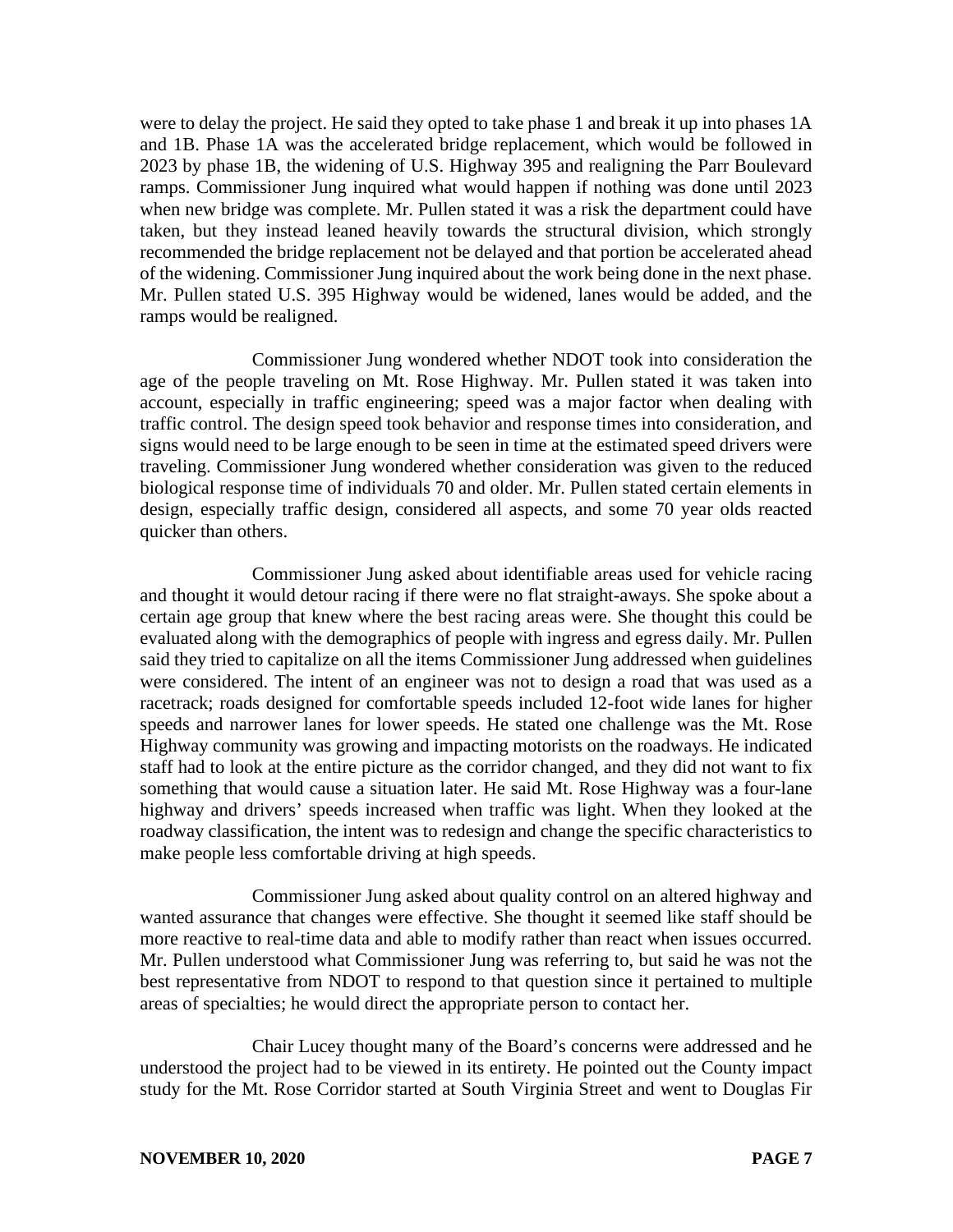Drive; the roadway extended into Vice Chair Berkbigler's growing district, which added extra population to and from the corridor. He asserted traffic on the corridor did not include only residential traffic but truck traffic as well. He spoke about the significant changes in elevation on the roadway and said it was difficult in inclement weather to slow down and stop quickly. He thought this project needed to be a global discussion due to all the challenges.

NDOT Project Manager Sam Ahiamadi provided a brief history about the first Advance Signal Warning Systems (ASWS) being installed on roads across Nevada. He said they realized the systems needed to be updated. In 2019, a project was established and ADR Incorporated was commissioned to help them update guidelines that had been used for more than 20 years.

Mr. Ahiamadi conducted a PowerPoint presentation, a copy of which was placed on file with the Clerk, and reviewed slides with the following titles: Statewide Advance Signal Warning System Changes; ASWS Changes; Project Development Timeline To Date; Types of ASWS Systems(3 slides); When To Remove ASWS (2 slides); Timing Modifications; Emergency Vehicle Pre-Emption & Pedestrian Priority; Reno-Sparks Area; Carson-Tahoe-Douglas County Area; Northeastern Nevada; Las Vegas Area; Project Schedule; Project Status (2 slides); Construction; and Stay Connected.

Commissioner Hartung expressed appreciation for the comprehensive presentation. He was apprehensive about the changes being made, pointing out the speeds on Pyramid Highway had changed without warning from 45 miles per hour one day to 55 miles per hour the next day. He had accused County staff of making changes but discovered NDOT had made them. He worried about how well people would be informed of pending changes. He stated Mr. Ahiamadi spoke about uniform traffic control device guidelines and compared them to national standards. He was not convinced the ASWS needed fixing. Accidents he had seen on Pyramid Highway were not due to the ASWS, but often driver error. He stated the ASWS at Pyramid Highway and Calle de la Plata was the most dangerous one in the area, telling a story about the fire service going through a red light after the flasher alerted them of the pending signal change, but they could not stop in time when traveling the speed limit. He thought that could be corrected if the warning time was adjusted to provide more time to stop. He expressed concern about backlash the Board of County Commissioners and City Councils would receive, even though it was not the intention of NDOT to create issues.

Chair Lucey requested that Mr. Ahiamadi speak with Commissioner Hartung offline.

There was no action taken or public comment on this item.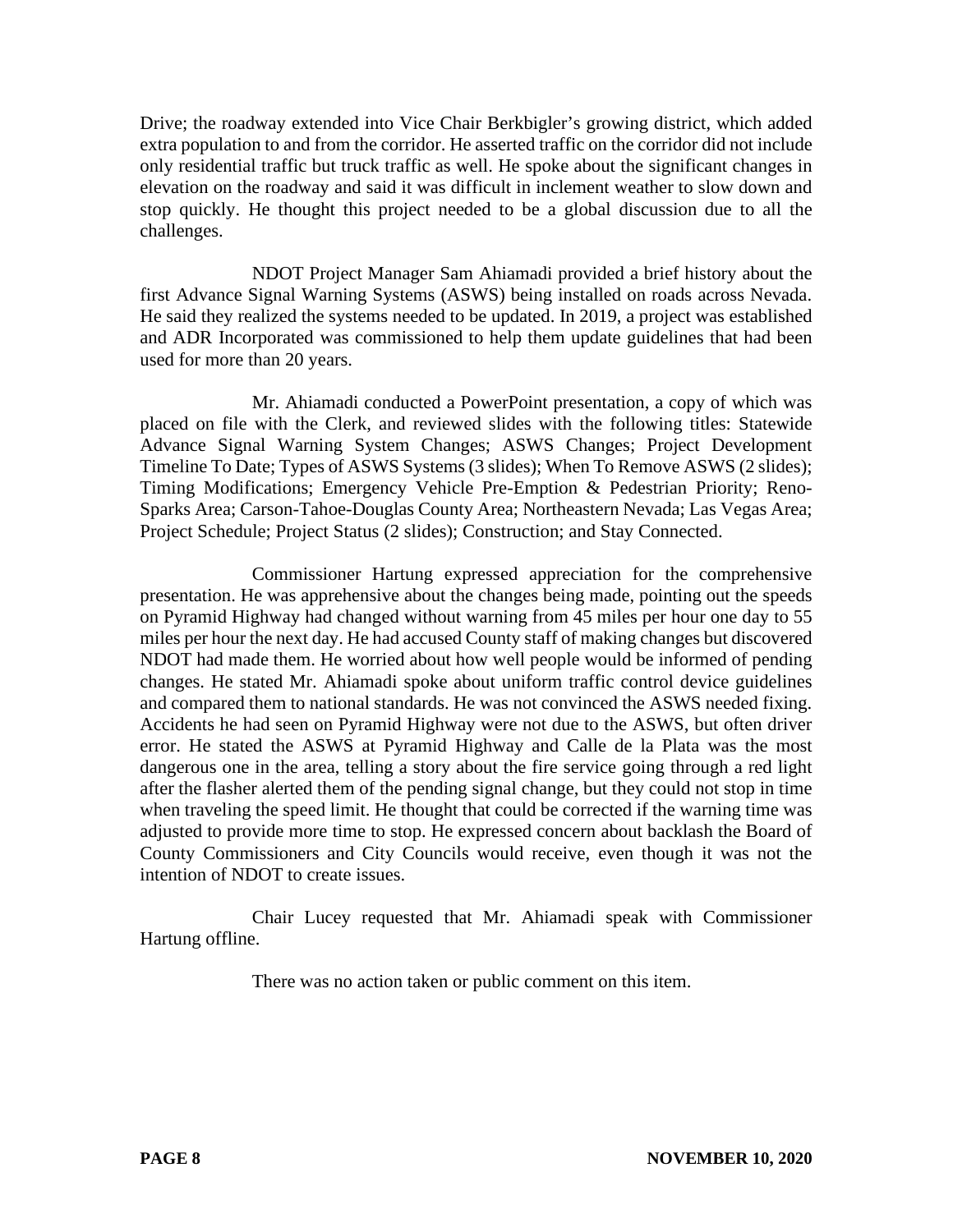**20-0754 AGENDA ITEM 7** Proclamation. Recognize the dedicated public service to Washoe County by Judge Peter Sferrazza as a result of his recent retirement as Justice of the Peace for Reno Justice Court. (All Commission Districts.)

Chair Lucey read the Proclamation, which he awarded to Judge Peter Sferrazza, who was joined by his family.

Chair Lucey said the Sferrazza name was well known in Washoe County. When Judge Sferrazza was first Mayor in 1981, Chair Lucey was a just a child, but he had continued to hear the name over the years and it was his pleasure to stand next to Judge Sferrazza and present the Proclamation to him personally.

Judge Sferrazza thanked the Commissioners for their work. On behalf of his family, he thanked the Board for the honor and shared that it had been a privilege to serve Washoe County for the last 21 years. He admitted he was looking forward to a long and happy retirement.

Chief Judge Ryan Sullivan, via Zoom, said she was honored to congratulate Judge Sferrazza on behalf of the Reno Justice Court. She acknowledged Judge Sferrazza had a long, distinguished, and varied career. She asserted he always took the time to listen to individuals and tried to understand where people were coming from. She wished him the best in his new adventures.

Judge Sferrazza thanked Chief Judge Sullivan, his colleagues, and staff at the Reno Justice Court for their service.

Ms. Jessica Sferrazza thanked the Board of County Commissioners for honoring her father. She shared a story about how, when he had run for Mayor, he had gotten his children to go door to door by promising them Happy Meals. She mentioned he was the longest serving Mayor in the City of Reno. She expressed gratitude to all elected officials. She spoke proudly about her father's accomplishments in the community, adding he was the kindest person she knew. She wished him well in his retirement.

Commissioner Hartung congratulated Judge Sferrazza for his long career, expressed appreciation for his hard work, and thanked him for his friendship. Judge Sferrazza thanked Commissioner Hartung and stated it was an honor to serve with him.

Vice Chair Berkbigler thanked Judge Sferrazza and said he left a legacy for the community. She hoped he enjoyed his retirement.

Commissioner Herman thanked Judge Sferrazza and his family for their service to the community.

Commissioner Jung thanked Judge Sferrazza on behalf of the citizens of District 3 for his service and said she aspired to be like him. She also thanked his family,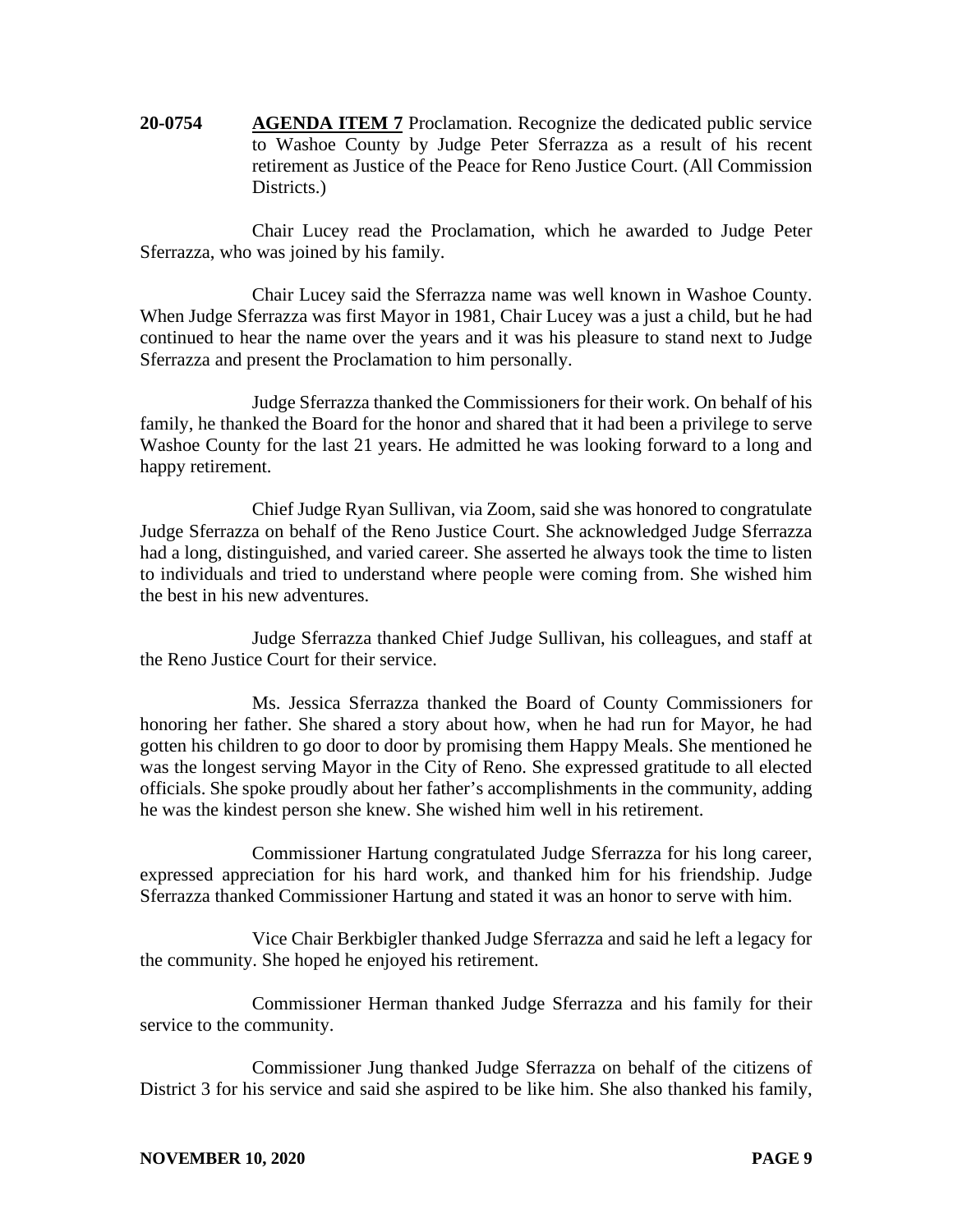because public servants did not do the job alone. Judge Sferrazza thanked Commissioner Jung for serving in his district.

There was no response to the call for public comment.

On motion by Chair Lucey, second by Vice Chair Berkbigler, which motion duly carried on a 5-0 vote, it was ordered that Agenda Item 7 be accepted.

## **CONSENT AGENDA ITEMS** – **8A THROUGH 8K3**

- **20-0755 8A** Approval of minutes for the Board of County Commissioners' regular meeting of October 13, 2020. Clerk. (All Commission Districts.)
- **20-0756 8B1** Recommendation to reject an open offer of dedication for the possible future acceptance by Washoe County of two land parcels, APN 089-621-02 and APN 089-631-01 made by the developer Barker-Coleman Investments in August 2007 as part of the approval of Subdivision Tract Map #4821, thereby terminating any and all future rights of Washoe County to assume ownership of the land parcels, and authorize the Chairman to execute a Quitclaim Deed in favor of Barker-Coleman. Community Services. (Commission District 2.)
- **20-0757 8B2** Recommendation to reject bids for the Washoe County Sheriff Office Visitation Room Conversion Project pursuant to NRS 338.1385(6)(d). Community Services. (Commission District 3.)
- **20-0758 8C** Recommendation to acknowledge receipt of the Interim Financial Report for Washoe County Governmental Funds for the Three Months Ended September 30, 2020 - Unaudited. Comptroller. (All Commission Districts.)
- **20-0759 8D** Recommendation to retroactively acknowledge the Professional Services Agreement to support the Risk-Need-Responsivity Model program for Adult Drug Court, between the Second Judicial District Court and JOIN, in an amount not to exceed [\$40,000] (no match required), to support the Specialty Courts program, effective September 1, 2020 through June 30, 2021, with a provision for three (3) one year extensions through June 30, 2024. District Court. (All Commission Districts.)
- **20-0760 8E** Recommendation to approve budget amendments totaling an increase of [\$107,047.00] in both revenue and expense to the Assistant Secretary for Preparedness and Response (ASPR) Public Health Preparedness Program retroactive to January 1, 2020 through June 30, 2021 and direct the Comptroller's office to make the appropriate budget amendments. Health District. (All Commission Districts.)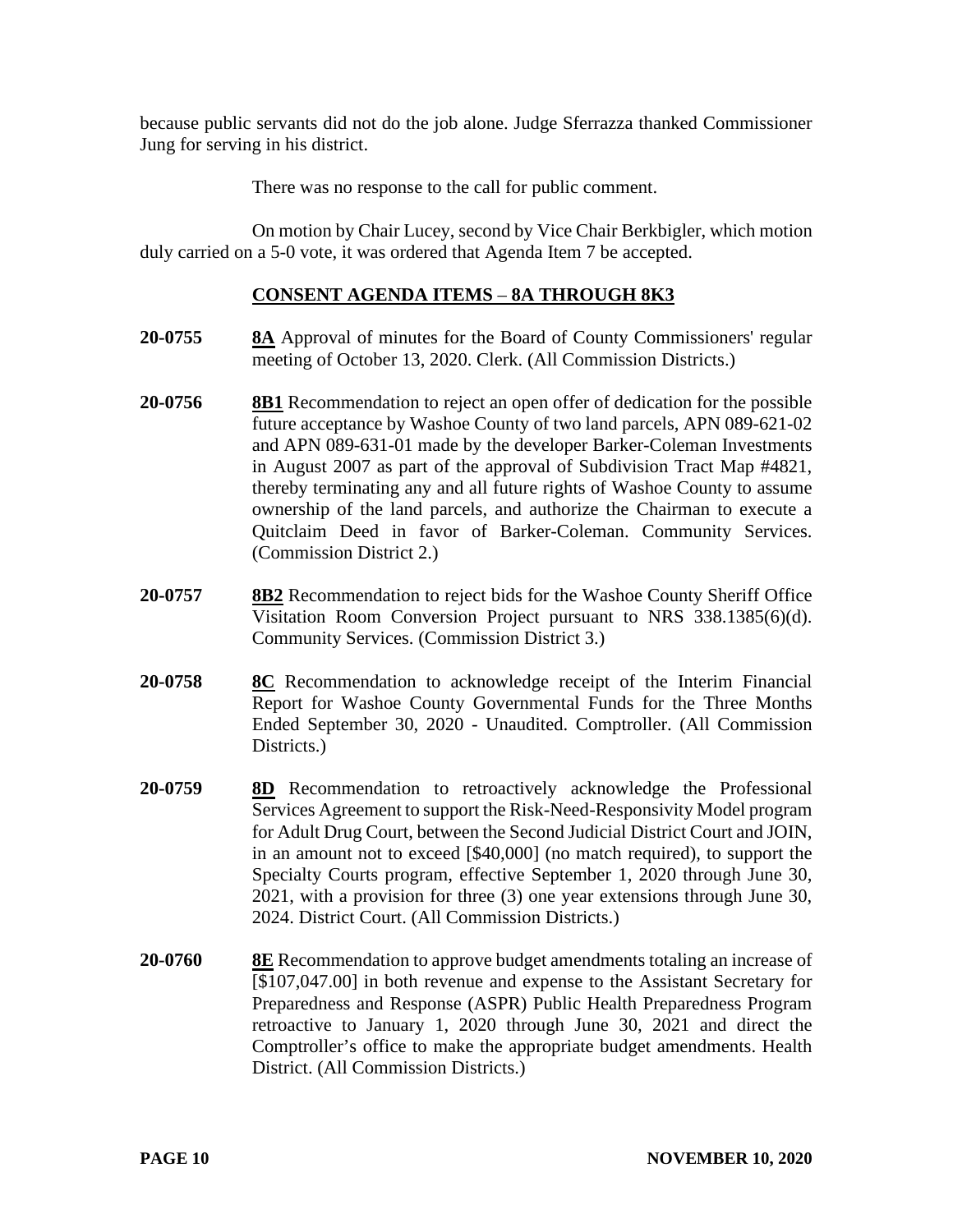- **20-0761 8F** Recommendation to approve the reclassifications of two (2) Duplicating Equipment Officer II positions, pay grade G, to Office Assistant III, pay grade G (Office of the County Manager) as evaluated by the Job Evaluation Committee; and authorize Human Resources to make the necessary changes. [Net zero impact)] Human Resources. (All Commission Districts.)
- **20-0762 8G1** Recommendation to approve a Library Services and Technology Act (LSTA) Federal 2020 CARES Act Grant-In-Aid Award through the Nevada State Library, Archives and Public Records, in the amount of [\$21,308.00, no match required] for a retroactive term of May 1, 2020 through August 31, 2021; Direct the Comptroller's Office to make the necessary budget amendments; and authorize the Director to sign the grant award documents. Library. (All Commission Districts.)
- **20-0763 8H** Recommendation to appoint Acting Chief Justin Roper to the unclassified management position of Chief Alternative Sentencing Officer of the Department of Alternative Sentencing (DAS) per Washoe County Code 11.030 and approve an annual starting salary of \$98,800.00 effective November 10, 2020. Manager's Office. (All Commission Districts.)
- **20-0764 8I1** Recommendation to accept grant funding [\$62,632.00 with no county match] from the State of Nevada Department of Health and Human Services for personnel, operating, and travel expenses relating to the National Violent Death Reporting System (NVDRS), retroactive from September 1, 2020 through August 31, 2021, and authorize the Chief Medical Examiner & Coroner of the Washoe County Regional Medical Examiner's Office to sign the award and approve amendments, and direct the Comptroller's Office to make the necessary budget amendments. Regional Medical Examiner. (All Commission Districts.)
- **20-0765 8I2** Recommendation to accept grant funding [\$81,315.00 with no county match] from the State of Nevada Department of Health and Human Services for personnel, operating, travel, and toxicology expenses relating to the Overdose to Action (OD2A) program, retroactive from September 1, 2020 through August 31, 2021, and authorize the Chief Medical Examiner & Coroner of the Washoe County Regional Medical Examiner's Office to sign the award and approve amendments, and direct the Comptroller's Office to make the necessary budget amendments. Regional Medical Examiner. (All Commission Districts.)
- **20-0766 8J1** Recommendation to accept the Polycom System award from the State of Nevada Department of Public Safety, Office of Criminal Justice Assistance [amount not to exceed \$31,228.00, no In-Kind county match required] to cover new Polycom Systems and a U-Temp temperature screening units, for the retroactive grant period of January 20, 2020 through June 30, 2021 and if approved, direct Comptroller's Office to make the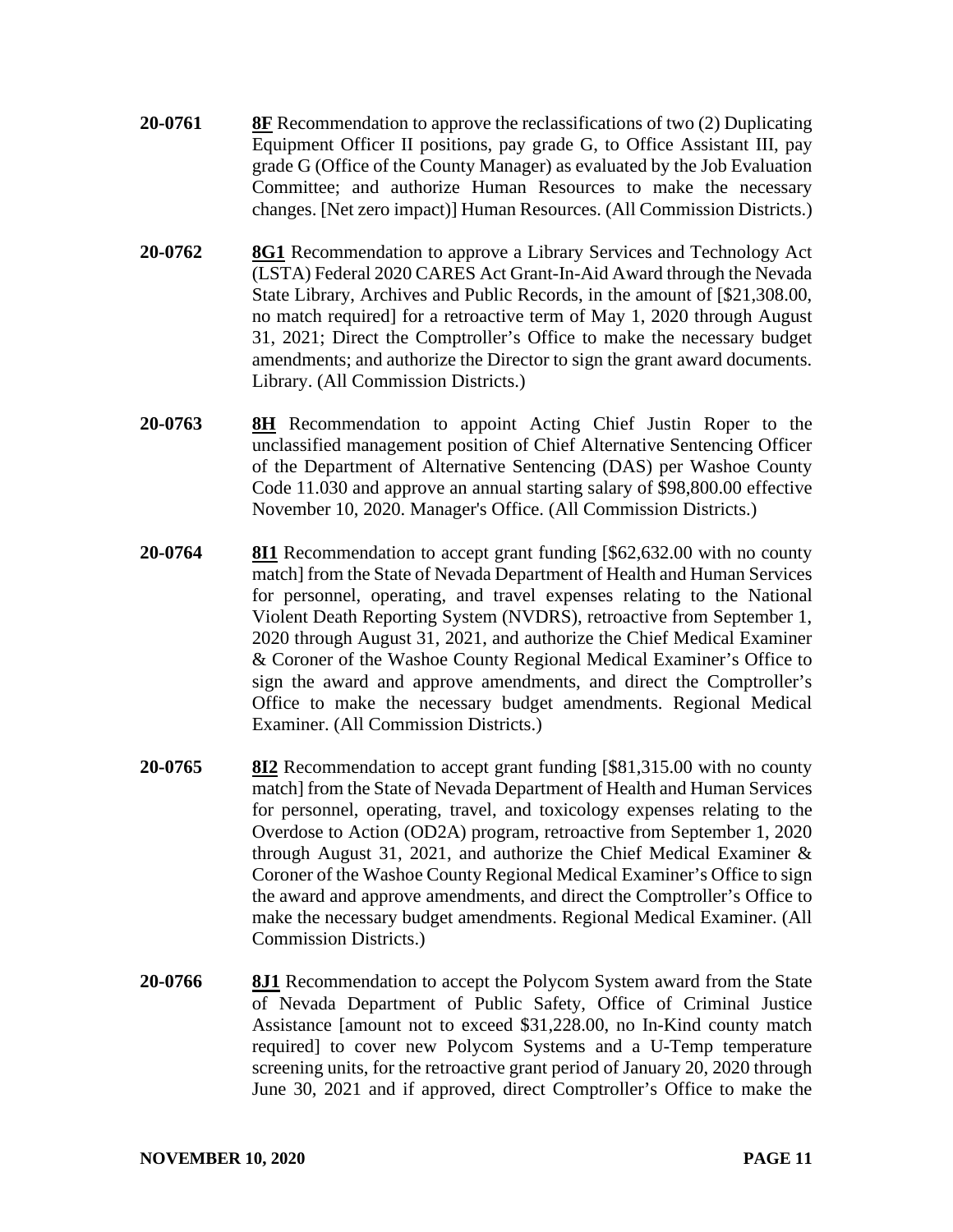necessary budget amendments and authorize Sheriff Balaam to execute grant award documents. Sheriff. (All Commission Districts.)

- **20-0767 8J2** Recommendation to approve the acceptance of reimbursement costs [\$13,000.00, no match required] from the USDA Forest Service Humboldt-Toiyabe National Forest for overtime costs incurred while involved in the Cooperative Law Enforcement Agreement #21-LE-11041700-005 for the period date signed - December 31, 2024; and if approved, authorize Comptroller's Office to make the necessary budget amendments and authorize Sheriff Balaam to execute grant award documents. Sheriff. (All Commission Districts.)
- **20-0768 8K1** Recommendation to accept a subaward from the State of Nevada Department of Health and Human Services, Division of Child & Family Services in the amount of [\$14,200; no County match] retroactively from July 1, 2020 through June 30, 2021 to provide public awareness and education on infant safe sleep habits; authorize the Director of the Human Services Agency to execute the subaward and related documents; and direct the Comptroller's Office to make the necessary budget amendments. Human Services Agency. (All Commission Districts.)
- **20-0769 8K2** Recommendation to accept a FY21 Federal Title IV-B1 sub-grant award from the State of Nevada Department of Health and Human Services, Division of Child and Family Services (DCFS) in the amount of [\$62,004; \$20,668 county match] retroactive from July 1, 2020 to June 30, 2021 to provide child welfare services with a focus on keeping families together; authorize the Director of the Human Services Agency to execute the subgrant award and related documents; and direct the Comptroller to make necessary budget amendments. Human Services Agency. (All Commission Districts.)
- **20-0770 8K3** Recommendation to appoint Deborah Whitehouse [District 4] and Barbara Korosa [District 1] to the Washoe County Senior Services Advisory Board for the four-year term effective November 1, 2020 through October 31, 2024; and recommendation to accept the resignation of Danada Rausch [District 4] effective November 1, 2020. Human Services Agency. (All Commission Districts.)

Commissioner Hartung brought up an error on Agenda Item 8B1, stating it should read Commission District 4, not District 2.

Commissioner Hartung questioned the difference in estimated construction costs for Agenda Item 8B2. He expressed concern that the engineers' estimate was significantly lower than the professional bids received. Division Director of Engineering and Capital Projects Dwayne Smith indicated spikes in material and labor costs were occurring, and the delivery of materials was being delayed. He and staff were working with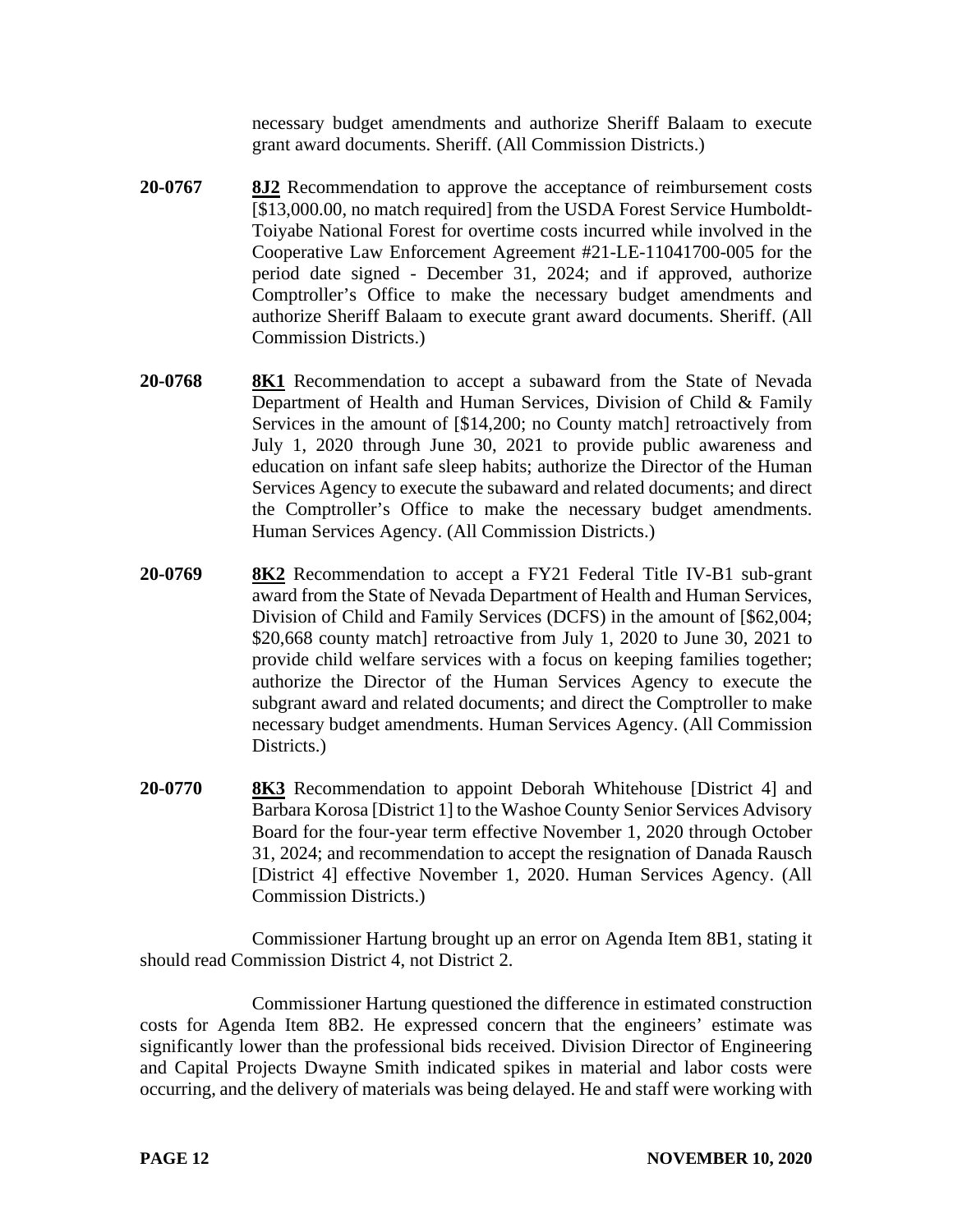the Capital Improvement Project (CIP) Committee to reassess projects in order to understand the process and update the costs. He asserted this was a significant issue and it would be some time before things reverted to normal. New expectations would be set for future bids, and timing was also an important factor. Commissioner Hartung voiced concern about effects to the CIP budget.

Chair Lucey pointed out Agenda Item 8H was a recommendation to approve Acting Chief Justin Roper as Chief Alternative Sentencing Officer of the Department of Alternative Sentencing. He mentioned County Manager Eric Brown spoke about the appointment earlier and Mr. Brown said the interview process was vast. He asserted Chief Roper would be a tremendous asset to the department and congratulated him on the appointment.

There was no public comment on the Consent Agenda Items listed above.

On motion by Commissioner Hartung, seconded by Vice Chair Berkbigler, which motion duly carried on a 5-0 vote, it was ordered that Consent Agenda Items 8A through 8K3 be approved. Any and all Resolutions or Interlocal Agreements pertinent to Consent Agenda Items 8A through 8K3 are attached hereto and made a part of the minutes thereof.

## **BLOCK VOTE – 10 THROUGH 21**

**20-0771 AGENDA ITEM 10** Recommendation to: (1) award a bid and approve the Agreement to the lowest responsive, responsible bidder for the FY 21 Roof Restoration Project [staff recommends CTR Roofing, LTD., in the amount of \$116,000.00]; and if awarded, (2) approve the purchase of roofing materials from Garland, DBS [in the amount of \$504,228.18] utilizing Racine County, Wisconsin's Contract # PW1925 pursuant to the joinder provision of NRS 332.195; and (3) approve a separate \$30,000 project contingency fund. Community Services. (Commission District 3.)

There was no response to the call for public comment.

On motion by Vice Chair Berkbigler, seconded by Commissioner Hartung, which motion duly carried on a 5-0 vote, it was ordered that Agenda Item 10 be awarded and approved.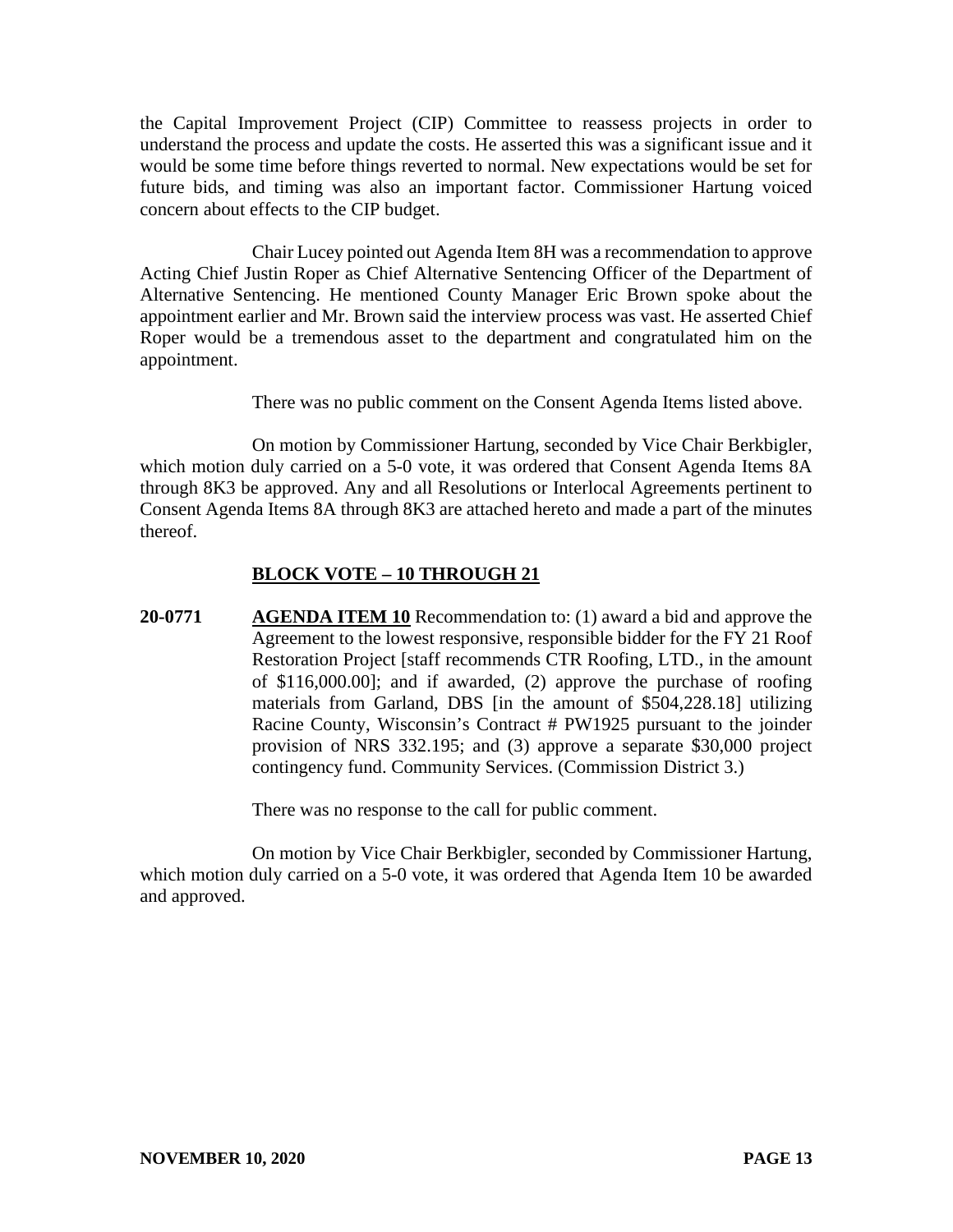**20-0772 AGENDA ITEM 11** Recommendation to award a bid and approve the Agreement to the lowest responsive, responsible bidder for the South Truckee Meadows PRV Replacement Project [staff recommends Farr Construction, Inc., in the amount of \$418,800.00] and, if awarded (2) approve a separate \$30,000 project contingency fund. Community Services. (Commission District 2.)

There was no response to the call for public comment.

On motion by Vice Chair Berkbigler, seconded by Commissioner Hartung, which motion duly carried on a 5-0 vote, it was ordered that Agenda Item 11 be awarded and approved.

**20-0773 AGENDA ITEM 12** Recommendation to authorize the Construction-Manager-At-Risk (CMAR), MWH Constructors and KG Walters Construction (MWH&KGW), a joint venture, and approve the Owner-CMAR construction agreement, to construct Influent Pump and Screen Replacement Project under a Guaranteed Maximum Price agreement, GMP 2, a separate guaranteed maximum price agreement for the South Truckee Meadows Water Reclamation Facility 2020 Expansion Project in the amount of [\$2,749,323]. Community Services Department. (Commission District 2.)

There was no response to the call for public comment.

On motion by Vice Chair Berkbigler, seconded by Commissioner Hartung, which motion duly carried on a 5-0 vote, it was ordered that Agenda Item 12 be authorized.

**20-0774 AGENDA ITEM 13** Recommendation to: (1) approve the purchase of a new Sewer Equipment Company of America Eco 900 9-yd Combination Truck and chassis from Nixon-Egeli Equipment Company, 800 E Grant Line Rd, Tracy, CA [\$446,309.81] utilizing Sourcewell contract #122017- SCA; and (2) authorize the Purchasing and Contract Manager to execute the Sourcewell contract usage agreement. Community Services. (All Commission Districts.)

There was no response to the call for public comment.

On motion by Vice Chair Berkbigler, seconded by Commissioner Hartung, which motion duly carried on a 5-0 vote, it was ordered that Agenda Item 13 be approved and authorized.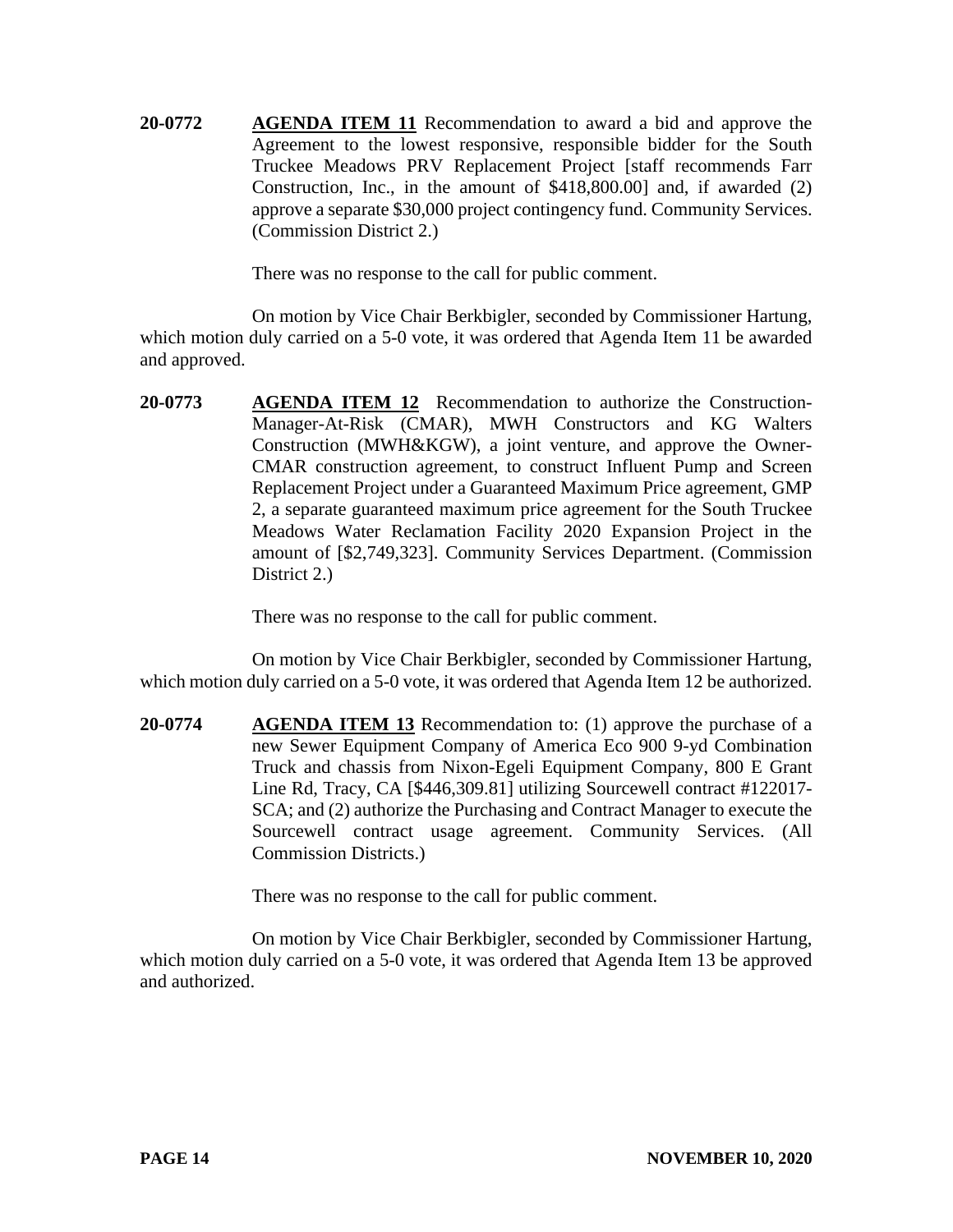**20-0775 AGENDA ITEM 14** Recommendation to accept a FY21 Victims of Crime Act (VOCA) Special grant subaward from the Nevada Department of Health and Human Services, Division of Child and Family Services (DCFS) in the amount of [\$200,400; \$50,100 county match] retroactive from July 1, 2020 to June 30, 2021 to provide emergency assistance support for victims with a focus on victims impacted as a result of the COVID-19 public health crisis; to provide enhanced technology for Human Services Agency caseworkers; and to increase access to safety and services; authorize the Director of the Human Services Agency to retroactively execute the grant award; and direct the Comptroller's office to make the necessary budget amendments. Human Services Agency. (All Commission Districts.)

There was no response to the call for public comment.

On motion by Vice Chair Berkbigler, seconded by Commissioner Hartung, which motion duly carried on a 5-0 vote, it was ordered that Agenda Item 14 be accepted, authorized, and directed.

**20-0776 AGENDA ITEM 15** Recommendation to: (1) accept a sub-grant award from the Nevada Aging and Disability Services Division from the Independent Living Grant (ILG) in support of Washoe County Human Services Agency's Homemaker program [\$132,840; County match of \$19,926], retroactive from July 1, 2020 through June 30, 2021; (2) approve Amendment #1 to the contract currently awarded to Freedom Home Health, LLC. (awarded Request for Proposal RFP #3088-19) to support the Homemaker program, which (a) extends the initial contract term to November 1, 2019 through June 30, 2021 in amount up to [\$197,028], (b) provides for three (3) one (1) year renewal periods in amount not to exceed [\$127,500] per renewal period, and (c) increases the available service hours up to 10,875 hours for the initial term; (3) authorize the Director of the Human Services Agency to execute the Sub-grant Award and related documents; (4) direct the Comptroller's Office to make the necessary budget amendments; and (5) authorize the Purchasing and Contracts Manager to execute Amendment #1 and any subsequent renewals. Human Services Agency. (All Commission Districts.)

There was no response to the call for public comment.

On motion by Vice Chair Berkbigler, seconded by Commissioner Hartung, which motion duly carried on a 5-0 vote, it was ordered that Agenda Item 15 be accepted, approved, authorized, and directed.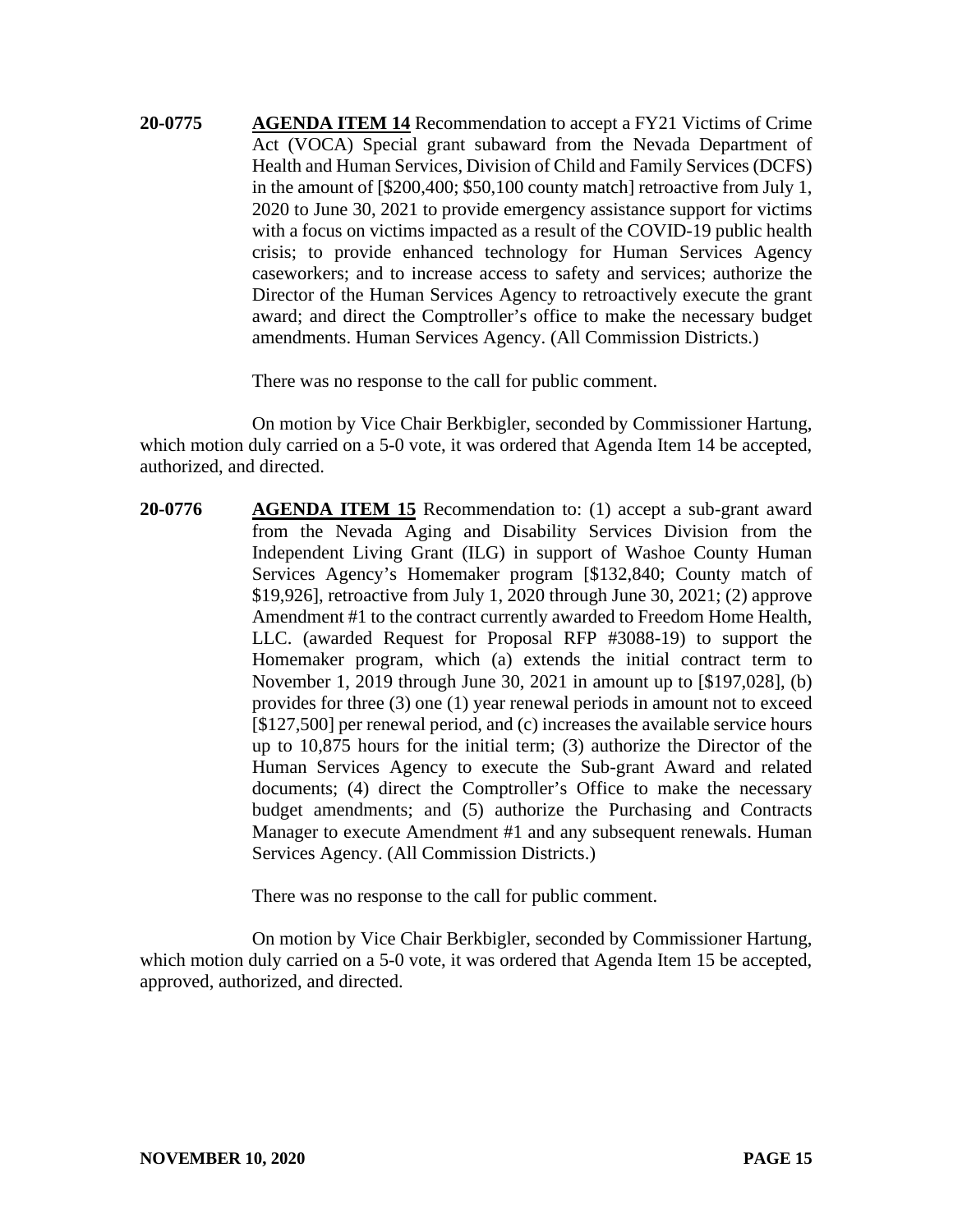**20-0777 AGENDA ITEM 16** Recommendation to accept a FY21 Title XX subgrant award from the State of Nevada Department of Health and Human Services in the amount of [\$663,807; no county match] retroactive from July 1, 2020 to June 30, 2021 to promote reunification and permanency, health and safety, educational support and normalcy for children in care; to provide shelter services to prevent the removal of children from their families; and to provide professional development/training to Washoe County social work staff and to foster parents; authorize the Director of the Human Services Agency to retroactively execute the grant award; and direct the Comptroller's office to make the necessary budget amendments. Human Services Agency. (All Commission Districts.)

There was no response to the call for public comment.

On motion by Vice Chair Berkbigler, seconded by Commissioner Hartung, which motion duly carried on a 5-0 vote, it was ordered that Agenda Item 16 be accepted, authorized, and directed.

**20-0778 AGENDA ITEM 17** Recommendation to accept a subaward from the State of Nevada Department of Health and Human Services, Division of Welfare and Supportive Services, Child Care Licensing in the amount of [\$408,600; no county match] retroactive to July 1, 2020 through June 30, 2021 to provide child care licensing and monitoring within Washoe County; and ratify the authority of the Director of the Human Services Agency to execute the subaward and related documents. Human Services Agency. (All Commission Districts.)

There was no response to the call for public comment.

On motion by Vice Chair Berkbigler, seconded by Commissioner Hartung, which motion duly carried on a 5-0 vote, it was ordered that Agenda Item 17 be accepted and ratified.

**20-0779 AGENDA ITEM 18** Recommendation to approve a purchase order agreement with U.S. Imaging Inc., 400 S Franklin St. Saginaw, MI, 48607, in joinder with the Nye County agreement, for On-site Bound and Mechanical book scanning for an assortment of Land and Vital Records [cost estimated to be \$500,000 in fiscal year 2021 carried forward from fiscal year 2020], utilizing the Recorder's Technology Fund. (All Commission Districts.)

There was no response to the call for public comment.

On motion by Vice Chair Berkbigler, seconded by Commissioner Hartung, which motion duly carried on a 5-0 vote, it was ordered that Agenda Item 18 be approved.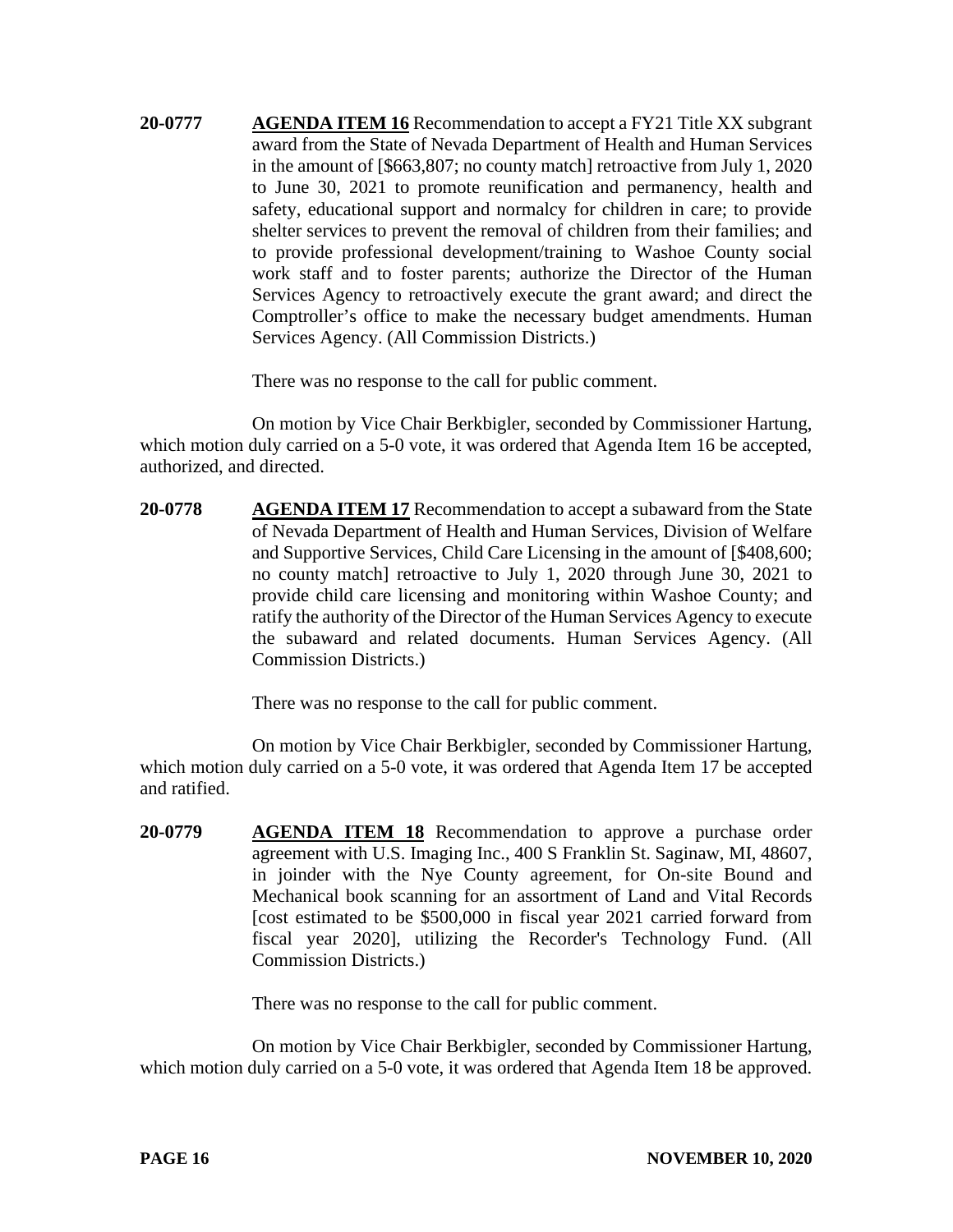**20-0780 AGENDA ITEM 19** Recommendation to approve the reimbursement of costs to be incurred by the City of Reno for ProQA Priority Dispatch Medical Software licensing, training, quality assurance, support and accreditation associated with implementing Emergency Medical Dispatch (EMD) services as recommended by the 911 Emergency Response Advisory Committee on October 8, 2020, in an amount not to exceed [\$151,000]. Technology Services. (All Commission Districts.)

On the call for public comment, Regional Emergency Medical Services Authority (REMSA) Executive Director Aaron Abbott thanked the Board via Zoom for approving funding for the 911 Emergency Response Advisory Committee. He indicated this was a surcharge imposed for wireless users throughout Washoe County, which would be used to enhance the telephonic 911 system. He stated the request came from the City of Reno in preparation for the purchase of ProQA Software. He mentioned this service was provided by REMSA at no charge to taxpayers, and surcharge funding was not used for that service. He opined the purchase by the City of Reno would create redundancy and inefficiencies in the 911 system. He expressed REMSA's concern regarding the ability of the City of Reno to fund the purchase of software through e911, including the opposition of this item. He asked the Board to consider before approving the item.

Chair Lucey stated the Board of County Commissioners had a fiscal responsibility through Nevada Revised Statues to approve funding from the e911 Board for those who participated; however, approving the item would not guarantee the funds would be spent since approval by the Fire and Police Chiefs at the City of Reno would be required. He understood the concerns related to redundancy but thought it was prudent to move forward with it, even amidst his concern that extra money would be spent on a redundant service if the City of Reno did not implement the system.

On motion by Vice Chair Berkbigler, seconded by Commissioner Hartung, which motion duly carried on a 5-0 vote, it was ordered that Agenda Item 19 be approved.

**20-0781 AGENDA ITEM 20** Recommendation to approve the reimbursement of costs incurred by the City of Reno, the City of Sparks, departments of Washoe County, and the Washoe County School District for expenses related to and in support of the Enhanced 911 Emergency Response System and portable event recording devices, and recommended by the 911 Emergency Response Advisory Committee on October 8th 2020, in an amount not to exceed [\$951,354.58] as specified within the adopted Enhanced 911 Fund's operating budget. Technology Services. (All Commission Districts.)

There was no response to the call for public comment.

On motion by Vice Chair Berkbigler, seconded by Commissioner Hartung, which motion duly carried on a 5-0 vote, it was ordered that Agenda Item 20 be approved.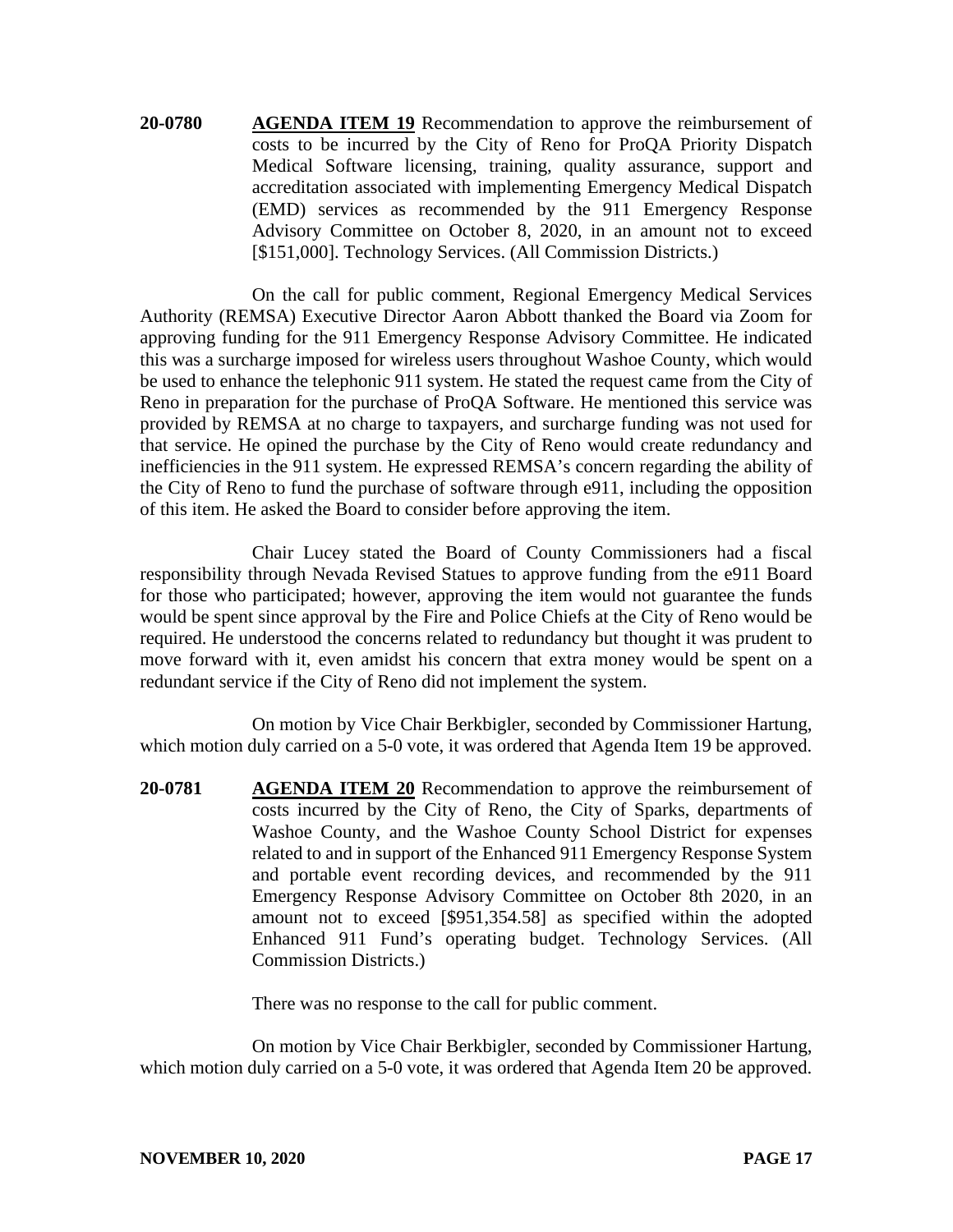**20-0782 AGENDA ITEM 21** Recommendation to approve the Intrado, Incorporated Service Order amending and replacing all current Intrado, Incorporated service orders and change requests for Washoe County Regional 911 Emergency Response with a one-time cost of [\$142,718], a monthly recurring cost of not-to-exceed [\$145,000 or \$1,740,000 annually] and a term of one-hundred-forty-four [144] months from the order effective date; to approve utilization of 911 telephone surcharge funds for the Service Order; and direct the Purchasing and Contracts Manager to execute the Service Order. Technology Services. (All Commission Districts.)

There was no response to the call for public comment.

On motion by Vice Chair Berkbigler, seconded by Commissioner Hartung, which motion duly carried on a 5-0 vote, it was ordered that Agenda Item 21 be approved and directed.

**20-0783 AGENDA ITEM 9** Discussion and possible action to terminate the "AGREEMENT FOR DISPATCH AND FORENSIC SERVICES BETWEEN THE CITY OF RENO POLICE DEPARTMENT AND THE WASHOE COUNTY SHERIFF'S OFFICE" dated September 25, 1990, such termination to be effective 90 days after the City of Reno is provided notice of the termination as required by Article VII of the Agreement; authorize and direct the County Manager to provide written notice of the Board's action to terminate the Agreement at least 90 days prior to the effective date of termination, and to take all other actions consistent with termination of the Agreement. Manager's Office. (All Commission Districts.)

Chair Lucey stated this discussion had been going on for a significant time and he thought it was time to make the situation right. He asserted Washoe County was a large county and it was imperative to start operating as such. The County could not continue with handshake agreements, and he said business needed to be conducted professionally, including payment for services rendered.

Vice Chair Berkbigler opined regional dispatch had the potential to serve constituents in Washoe County in a less expensive and safer manner. She thought regional dispatch could not be achieved using side agreements with other entities. Washoe County was the regional government and taxes collected from residents within the unincorporated area covered costs for services rendered in the incorporated area. She pointed out Sheriff Darin Balaam and former Sheriff Chuck Allen had tried to reach an agreement with the City of Reno for regional services to no avail. She believed the only way the issue would be resolved was to dissolve the agreement and move forward. She hoped this would generate a solution so constituents living in the greater Washoe County area could benefit from regional services.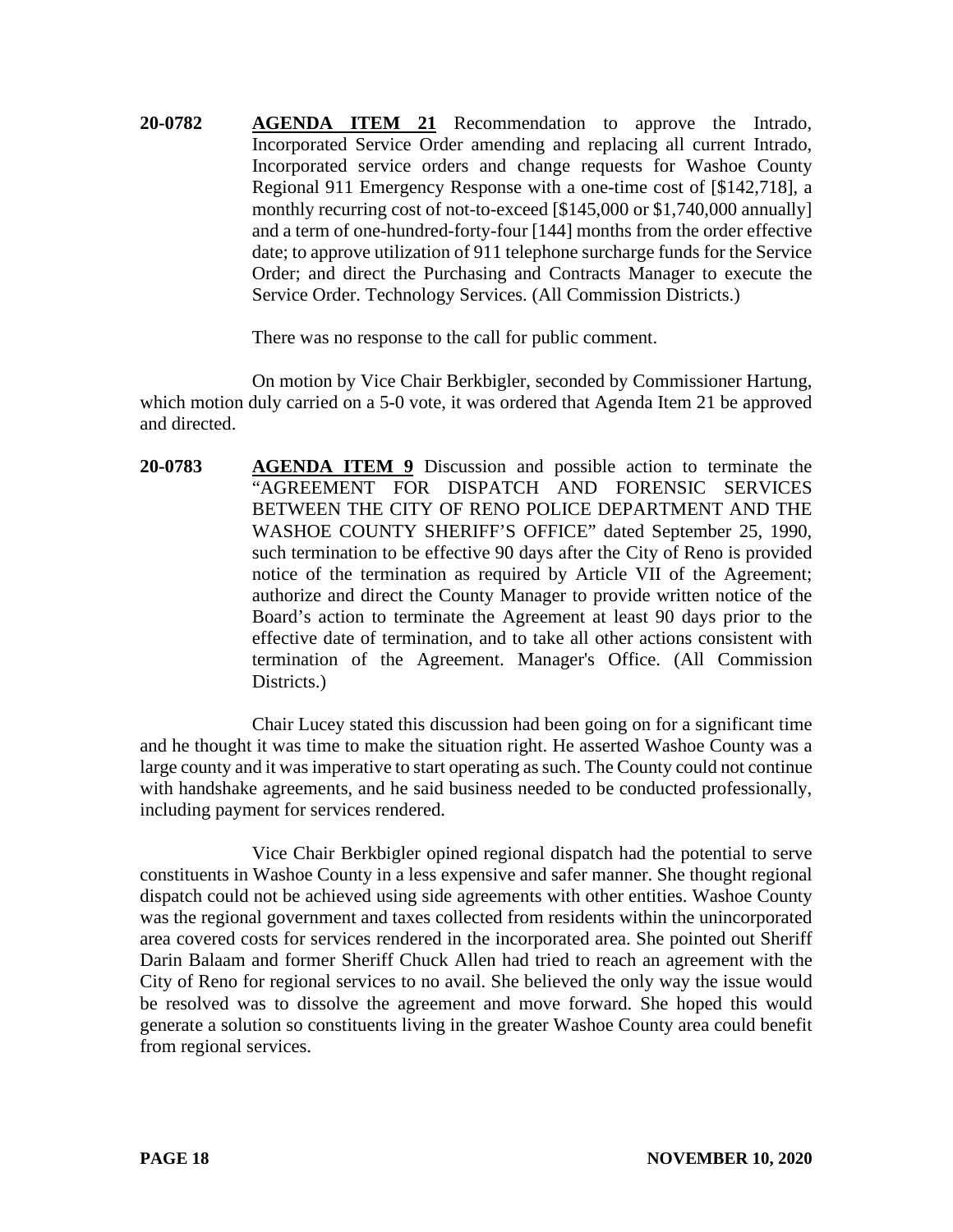Commissioner Hartung agreed with Vice Chair Berkbigler, noting Sheriff Mike Haley was the first Sheriff to speak about the disparity. He indicated exchanging services for payment was the equitable way to conduct proper business, and it was time for this to be changed. He asserted it would not be a simple or comfortable change, but it needed to happen.

Chair Lucey stated it was difficult to account for services with such an agreement. The County had a fiduciary responsibility to taxpayers to fulfill needs in the community and ensure their dollars were being spent wisely. He asserted this was not personal; it was business, and it was time to move services in the right direction.

Commissioner Herman thanked staff for the item, as it was a simple step to balance the budget.

On the call for public comment, Mr. Tom Daly said that, according to County Auditors, the subsidy to Reno had reached more than \$8 million since 2007, not including the services rendered over the next 90 days. He opined it was time for the City of Reno to stand on its own feet. He expressed concern about the specificity of the date when the 90-day notice would be effective and the agreement would be terminated.

Regarding Mr. Daly's concern, Chair Lucey responded he believed the notice would be effective as of the approval of the item. County Manager Eric Brown stated that was also his understanding. Assistant District Attorney David Watts-Vial stated that, with the way the staff report was written, the termination date would be 90 calendar days after the City of Reno received a written notification of termination.

Commissioner Hartung asked whether it was safe to assume the letter would be delivered to the City of Reno by November 13. Mr. Watts-Vial stated he would not be the one to deliver the letter but thought that would be a reasonable time. The language in the staff report would authorize and direct the County Manager to provide written notice to the City of Reno of the Board's action to terminate the agreement at least 90 days prior to the effective date of termination. He noted the specific termination date did not have to be included in the letter.

On motion by Vice Chair Berkbigler, seconded by Commissioner Herman, which motion duly carried on a 5-0 vote, it was ordered that the Agreement for Dispatch and Forensic Services Between the City of Reno Police Department and the Washoe County Sheriff's Office dated September 25, 1990 be terminated, with such termination to be effective 90 days after the City of Reno was provided notice of the termination, as required by Article VII of the Agreement; that the County Manager be authorized and directed to provide written notice of the Board's action to terminate the Agreement no later than Friday, November 13; and that all other actions consistent with termination of the Agreement be taken.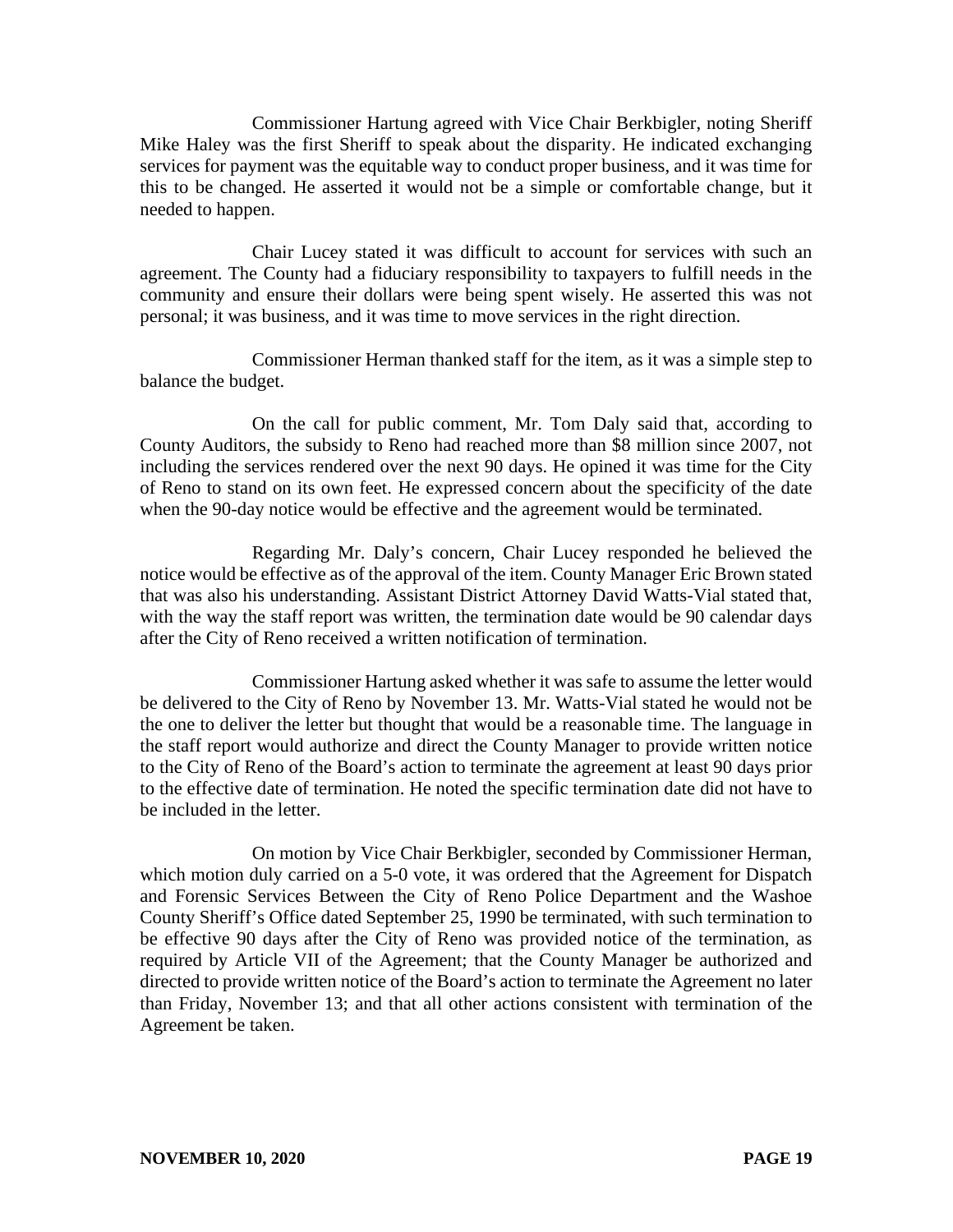**20-0784 AGENDA ITEM 22** Recommendation to receive update and provide for discussion and possible direction to staff on the current status, milestones, change orders and budget, of the Nevada Shared Radio System project in Washoe County. Technology Services. (All Commission Districts.)

Via Zoom, Interim Chief Information Officer Quinn Korbulic conducted a PowerPoint presentation, a copy of which was placed on file with the Clerk. He reviewed slides with the following titles: Nevada Shared Radio System Update; NSRS Background (2 slides); System Implementation Schedule; Project Budget; Project Milestone payments; Project Change Orders; Project Finance; Project payment Sources; and Summary.

Commissioner Hartung asked whether the sites being used for equipment would be co-located with the peaks that already had microwaves and transmitters installed. Mr. Korbulic stated they would be placed at existing sites, although equipment had to be installed at new sites to accommodate the growth in the area, so site acquisition issues would occur. He noted equipment needed to be installed at five new property sites, including one each in Washoe County, Sparks, and the Department of Fish and Wildlife, and two on Bureau of Land Management (BLM) land. He stated that, once the plans were complete, staff would submit applications for permits. He said the permit process would be between six and eight months, and he hoped to be ready for construction by mid-summer 2021. Commissioner Hartung wondered whether the Fish and Wildlife and BLM sites had to go through an environmental assessment (EA) or environmental impact statement (EIS) process. Mr. Korbulic explained only one of the sites was undisturbed and might require an EA or EIS; the other sites were established with communication infrastructure installed.

There was no action take or public comment on this item.

# **PUBLIC HEARING**

**20-0785 AGENDA ITEM 23** Public Hearing: Appeal of the Washoe County Planning Commission's denial of Orni 36, LLC's Special Use Permit Case Number WSUP20-0013 (Ormat Geothermal) for 1) the establishment of an Energy Production, Renewable use type including two 24MW geothermal power plants, 2) the establishment of a Hazardous Materials use, in the form of 720,000 lbs of flammable pentane gas (a refrigerant) for use as a turbine working fluid, 3) major grading for 194.9 acres of ground disturbance, including 300,000 cy of excavation, for well pads and access roads, and 4) a 120kV power transmission line that extends ±21.6 miles over 20 parcels. The application also requests to vary landscaping, parking, and grading standards by waiving all landscaping requirements, waiving the paved parking requirement, and allowing grading height differentials of greater than 10ft from natural grade. This project meets the standard for a project of regional significance, because it will generate more than 5 MW of electricity, require construction of 2 substations, and require the construction of a new transmission line and will require approval by the regional planning authorities before any approval at the county level would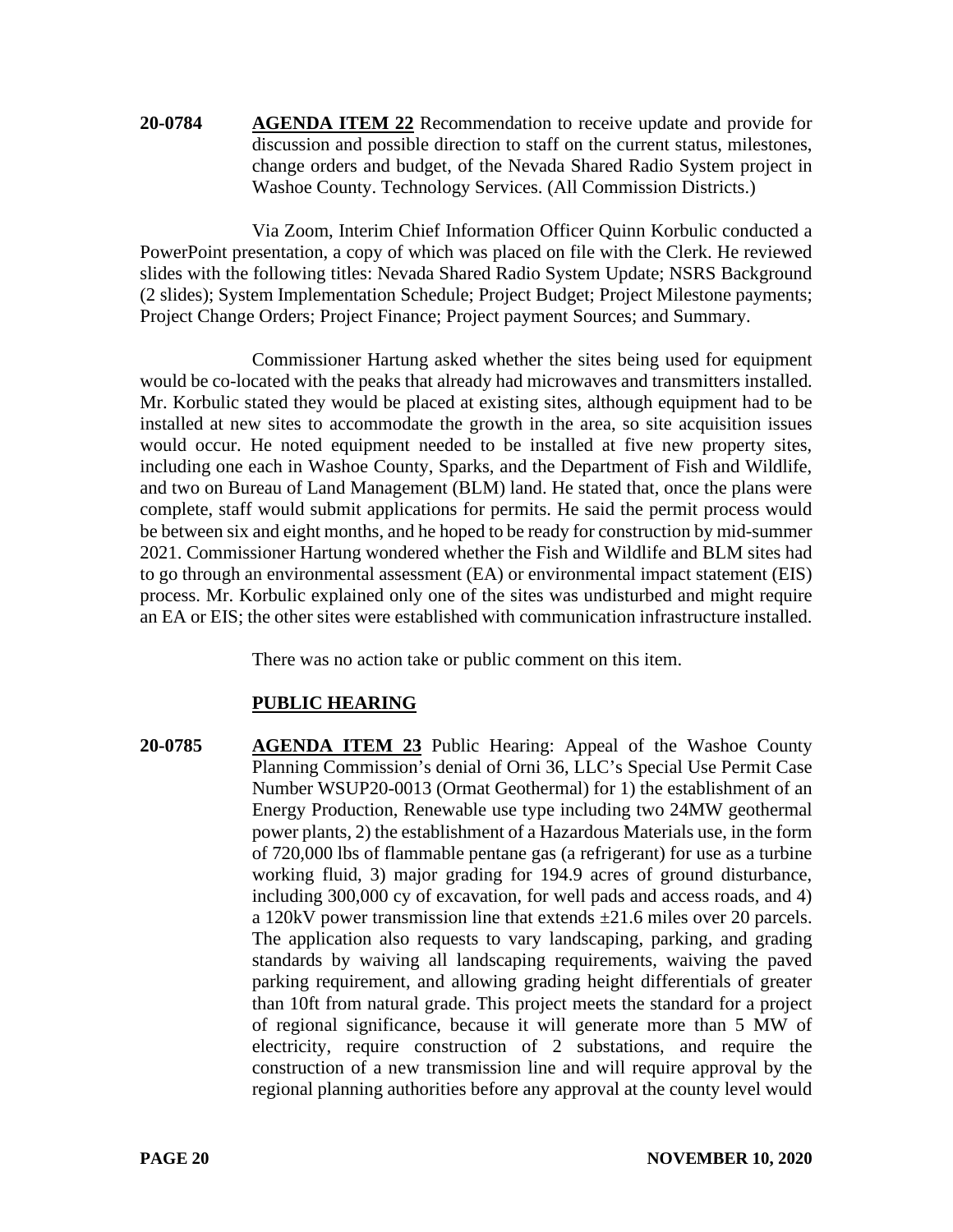take effect. The two substations will be located on APNs 071-070-13 and 071-030-06. The well pads will be located on APNs 071-030-07, 071-060- 18, 071-070-09, 071-070-12, 071-070-16, 071-070-18, 071-070-19, 079- 170-02. The Transmission line will be located on APNs 079-180-02, 079- 180-12, 079-180-45, 079-570-01, 079-570-07, 079-570-13, 079-320-12, 079-320-18, 079-320-04, 079-170-39, 079-180-34, 079-180-37, 079-180- 44, 079-320-42, 079-320-47, 079-320-52, 079-320-55, 079-570-02, 079- 570-06, 079-570-12. The Board of County Commissioners may review the record and take one of the following four actions:

1. Affirm the decision of the Planning Commission and deny Special Use Permit Case Number WSUP20-0013; or

2. Reverse the decision of the Planning Commission and approve Special Use Permit Case Number WSUP20-0013 as proposed by the applicant, Orni 36, LLC, and as evaluated by staff in the Planning Commission staff report; or

3. Reverse the decision of the Planning Commission and approve Special Use Permit Case Number WSUP20-0013 with modifications; or

4. Remand Special Use Permit Case Number WSUP20-0013 back to the Planning Commission with instructions. If reversed and approved or if reversed and approved with modifications, authorize the chair to sign a resolution to that effect, including a recommendation to the regional planning authorities for an amendment to the Regional Utility Corridor Map to reflect this project for:(1) A 48 MW Geothemal energy center (containing two 24MW geothermal facilities and related substations on apns 071-070- 13, 071-030-06) approximately 10 miles north of Pyramid Lake; and (2) A 21.6 Mile 120 kV overhead transmission line connection within an existing utility corridor approximately 10 miles east of the southern tip of Pyramid Lake south to the border of Washoe County. Community Services. (Commission District 5.)

The Chair opened the public hearing by calling on anyone wishing to speak for or against this public hearing. There being no response, the hearing was closed.

Mr. Andy Durling from Wood Rodgers, representing the appellant, conducted a PowerPoint presentation, a copy of which was placed on file with the Clerk, and reviewed slides with the following titles: North Valley Geothermal Facility; Project Application; Economic Impact; Fiscal Impact Assessment Summary; Project Location; Project Request; Summary of Project (2 slides); Plant Details; Hazardous Materials; Plant Details (2 slides); Wells and Well Pads; Grading; Planning Commission Concerns Addressed; Finding 4; Finding 6; and Project Benefits. He asked the Board to reverse the Planning Commission's decision and approve the project.

County Clerk Jan Galassini stated a 25-page document had been received from Christopher Dixon, which outlined the public comment provided to the Planning Commission; the email would be placed on file.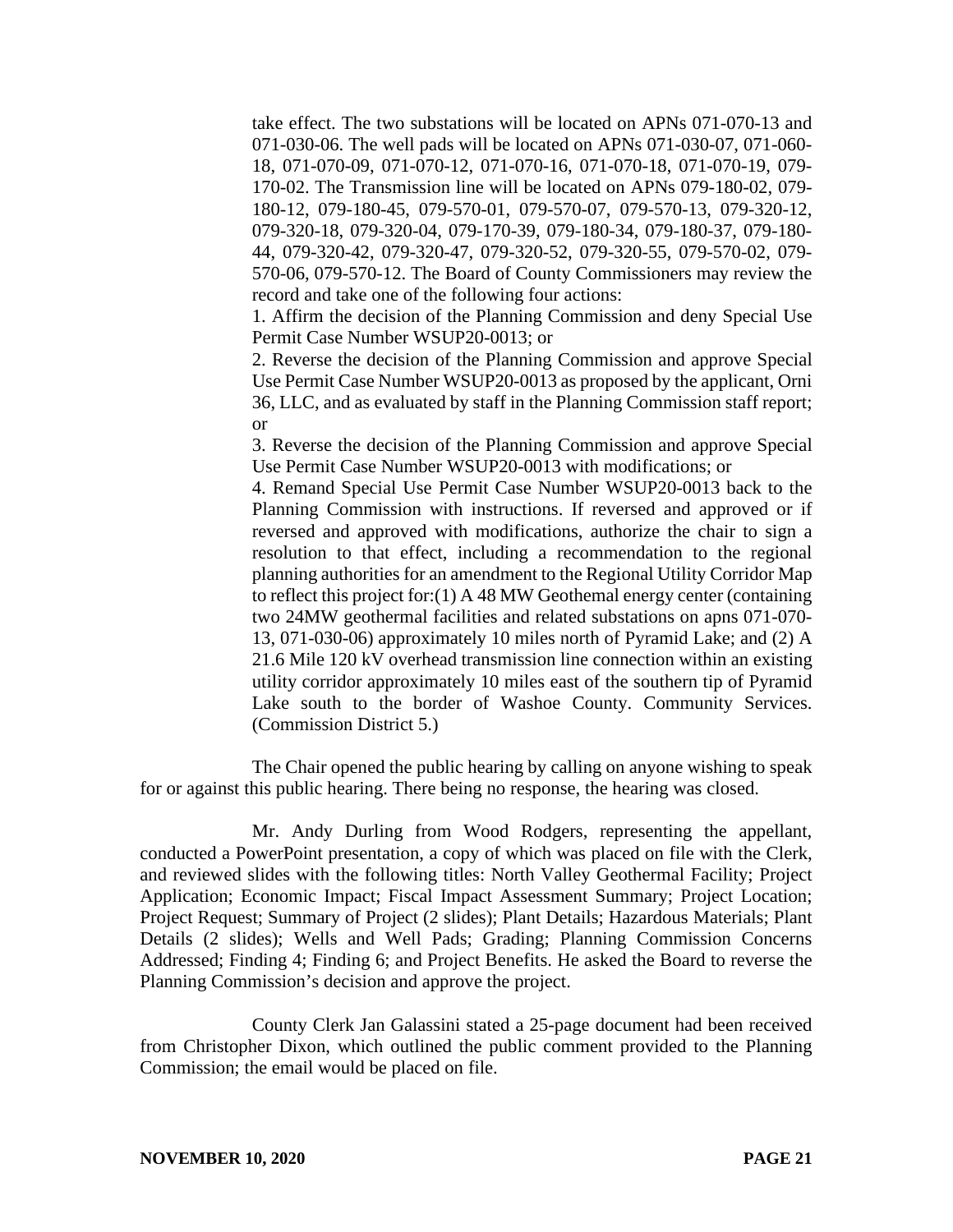Commissioner Herman stated she had reviewed the entire project and believed it would be a significant benefit to the community without any detriment.

Chair Lucey understood that many of the issues would be overseen by the Nevada Division of Environmental Protection, the Environmental Protection Agency, the Bureau of Land Management, and the Nevada Division of Minerals, along with a number of oversight agencies. It would also be required to go before the Truckee Meadows Regional Planning Agency due to its sizeable regional significance. He asked for clarification as to whether other agencies would have the opportunity to review this project, and that the Board's role was to approve the above-ground structures and disturbances to dirt. Mr. Durling stated that was correct; there was a list of agencies that regulated projects such as this. He noted Ormat Geothermal had been doing business in northern Nevada for decades and had a stellar reputation for operating these types of projects. He mentioned this project was in an unpopulated area.

Commissioner Hartung asked about water rights for this facility. Mr. Durling stated the appellants did have water rights and the site had shallow water wells, which would provide water for toilets onsite. Commissioner Hartung clarified he was referring to water rights for the geothermal resource. He asked whether they needed water rights, since these projects were non-consumptive. Mr. Durling stated water rights were not necessarily needed, but mineral rights were. Commissioner Hartung thought this would have no effect on the water table, as everything drawn out was put back in. Mr. Durling confirmed water was drawn out to heat the pentane gas and then went right back into the ground. Commissioner Hartung thought this was not a detriment and he did not understand why the Planning Commission had denied the project. He stated he looked forward to similar projects and noted the State would be required to have 50 percent renewable energy by 2030.

Vice Chair Berkbigler asserted Nevada had many geothermal sites and it would be shameful not to utilize them. She said this project would provide jobs and help to meet the future renewables goals.

On motion by Commissioner Hartung, seconded by Commissioner Herman, which motion duly carried on a 5-0 vote, it was ordered that the decision of the Planning Commission be reversed and Special Use Permit Case Number WSUP20-0013 be approved as proposed by the applicant Orni 36, LLC., as evaluated by staff and the Planning Commission included in the staff report.

## **20-0786 AGENDA ITEM 24** Public Comment.

There was no response to the call for public comment.